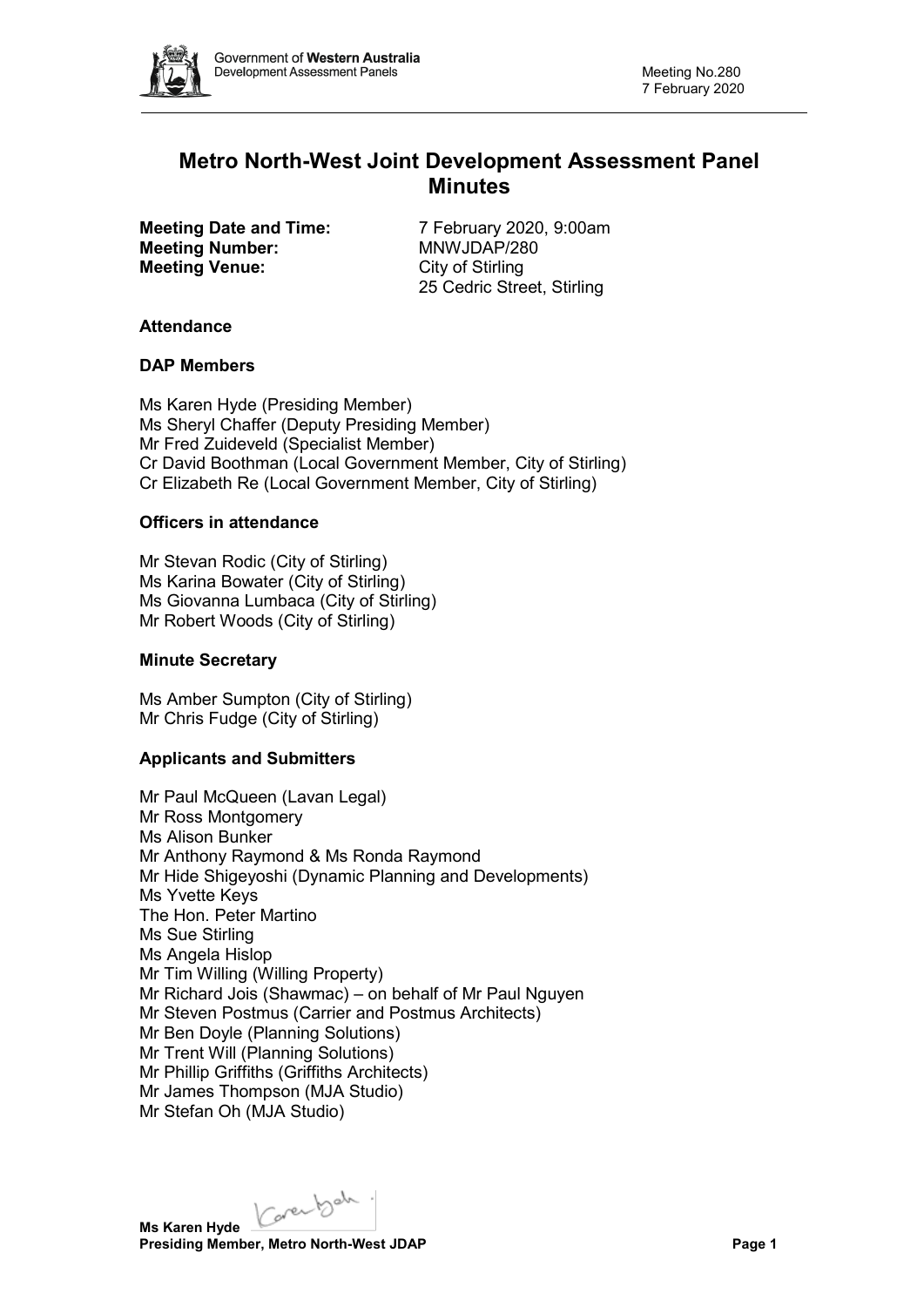

## **Members of the Public / Media**

There were 28 members of the public in attendance.

## **1. Declaration of Opening**

The Presiding Member, Ms Karen Hyde declared the meeting open at 9.01am on 7 February 2020 and acknowledged the traditional owners and paid respect to Elders past and present of the land on which the meeting was being held.

The Presiding Member announced the meeting would be run in accordance with the DAP Standing Orders 2017 under the *Planning and Development (Development Assessment Panels) Regulations 2011*.

The Presiding Member advised that the meeting is being audio recorded in accordance with Section 5.16 of the DAP Standing Orders 2017 which states *'A person must not use any electronic, visual or audio recording device or instrument to record the proceedings of the DAP meeting unless the Presiding Member has given permission to do so.'* The Presiding Member granted permission for the minute taker to record proceedings for the purpose of the minutes only.

## **2. Apologies**

Nil

## **3. Members on Leave of Absence**

Nil

#### **4. Noting of Minutes**

DAP members noted that signed minutes of previous meetings are available on the [DAP website.](https://www.dplh.wa.gov.au/about/development-assessment-panels/daps-agendas-and-minutes)

#### **5. Declaration of Due Consideration**

All members declared that they had duly considered the documents.

#### **6. Disclosure of Interests**

In accordance with section 2.4.6 of the DAP Code of Conduct 2017, DAP members participated in a site visit for the application at Item 8.1 prior to the DAP Meeting.

## **7. Deputations and Presentations**

- **7.1** Mr Paul McQueen (Lavan Legal) addressed the DAP in support of the application at Item 8.1. Mr McQueen answered questions from the panel.
- **7.2** Mr Ross Montgomery addressed the DAP against the application at Item 8.1. Mr Montgomery answered questions from the panel.

Karenbah.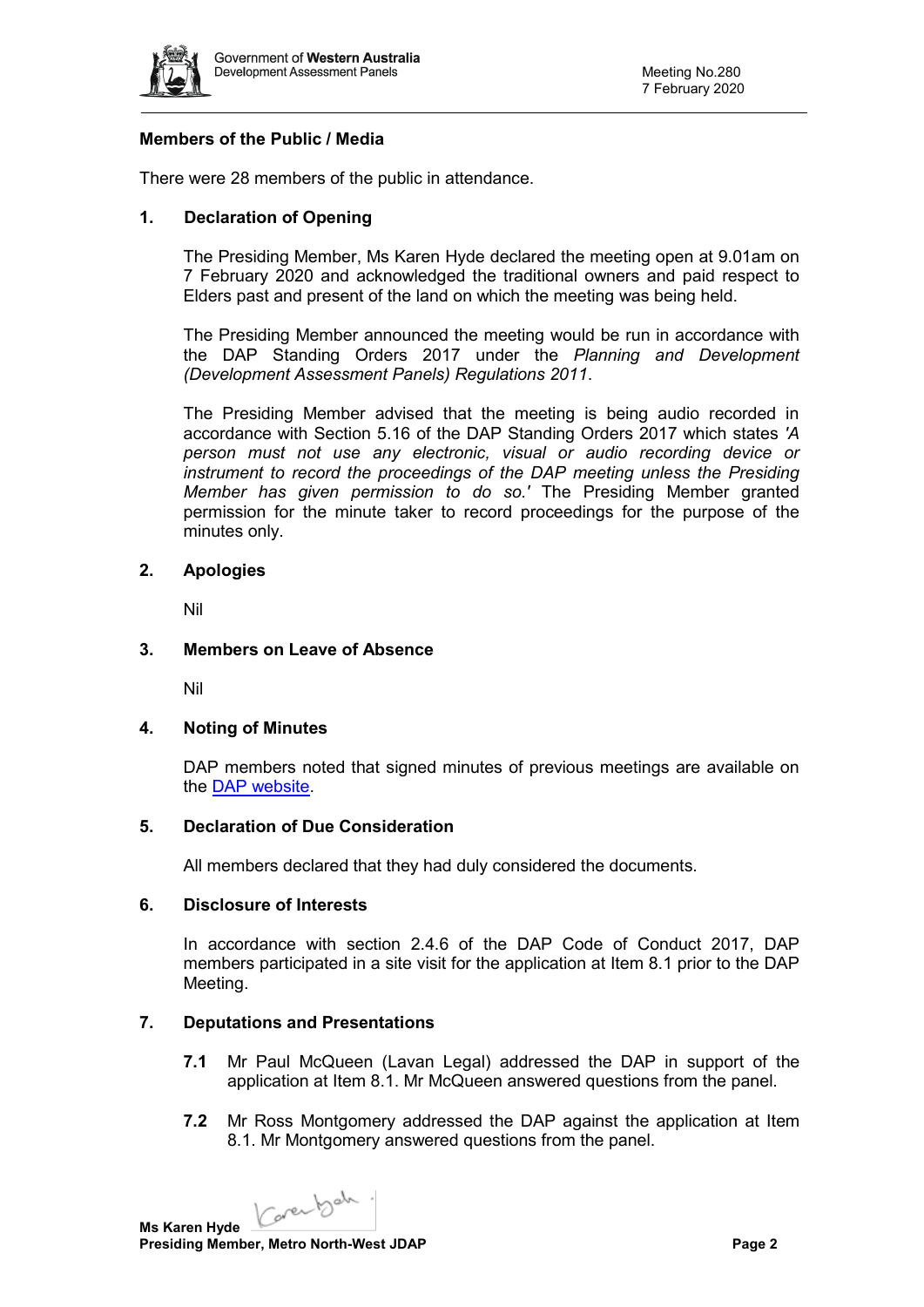

- **7.3** Ms Alison Bunker addressed the DAP against the application at Item 8.1. Ms Bunker answered questions from the panel.
- **7.4** Mr Anthony Raymond and Ms Ronda Raymond addressed the DAP against the application at Item 8.1. Mr Raymond answered questions from the panel.
- **7.5** Mr Hide Shigeyoshi (Dynamic Planning and Developments) addressed the DAP against the application at Item 8.1. Mr Shigeyoshi answered questions from the panel.
- **7.6** Ms Yvette Keys addressed the DAP in support of the application at Item 8.1. Ms Keys answered questions from the panel.
- **7.7** The Hon. Peter Martino addressed the DAP in support of the application at Item 8.1. Mr Martino answered questions from the panel.
- **7.8** Ms Sue Stirling addressed the DAP in support of the application at Item 8.1. Ms Stirling answered questions from the panel.
- **7.9** Ms Angela Hislop addressed the DAP support of the application at Item 8.1. Ms Hislop answered questions from the panel.
- **7.10** Mr Tim Willing (Willing Property) addressed the DAP in support of the application at Item 8.1. Mr Willing answered questions from the panel.
- **7.11** Mr Richard Jois (Shawmac) on behalf of Mr Paul Nguyen addressed the DAP in support of the application at Item 8.1. Mr Jois answered questions from the panel.
- **7.12** Mr Steven Postmus (Carrier and Postmus Architects) addressed the DAP in support of the application at Item 8.1. Mr Postmus answered questions from the panel.
- **7.13** Mr Ben Doyle (Planning Solutions) addressed the DAP in support of the application at Item 8.1. Mr Doyle answered questions from the panel.
- **7.14** Mr Phillip Griffiths (Griffiths Architect) addressed the DAP in support of the application at Item 8.1. Mr Griffiths answered questions from the panel.
- **7.15** Mr James Thompson (MJA Studio) addressed the DAP in support of the application at Item 8.1. Mr Thompson answered questions from the panel.
- **7.16** Mr Stevan Rodic and Ms Karina Bowater (City of Stirling) addressed the DAP in relation to the application at Item 8.1 and responded to questions from the panel.

Karenbah. **Ms Karen Hyde**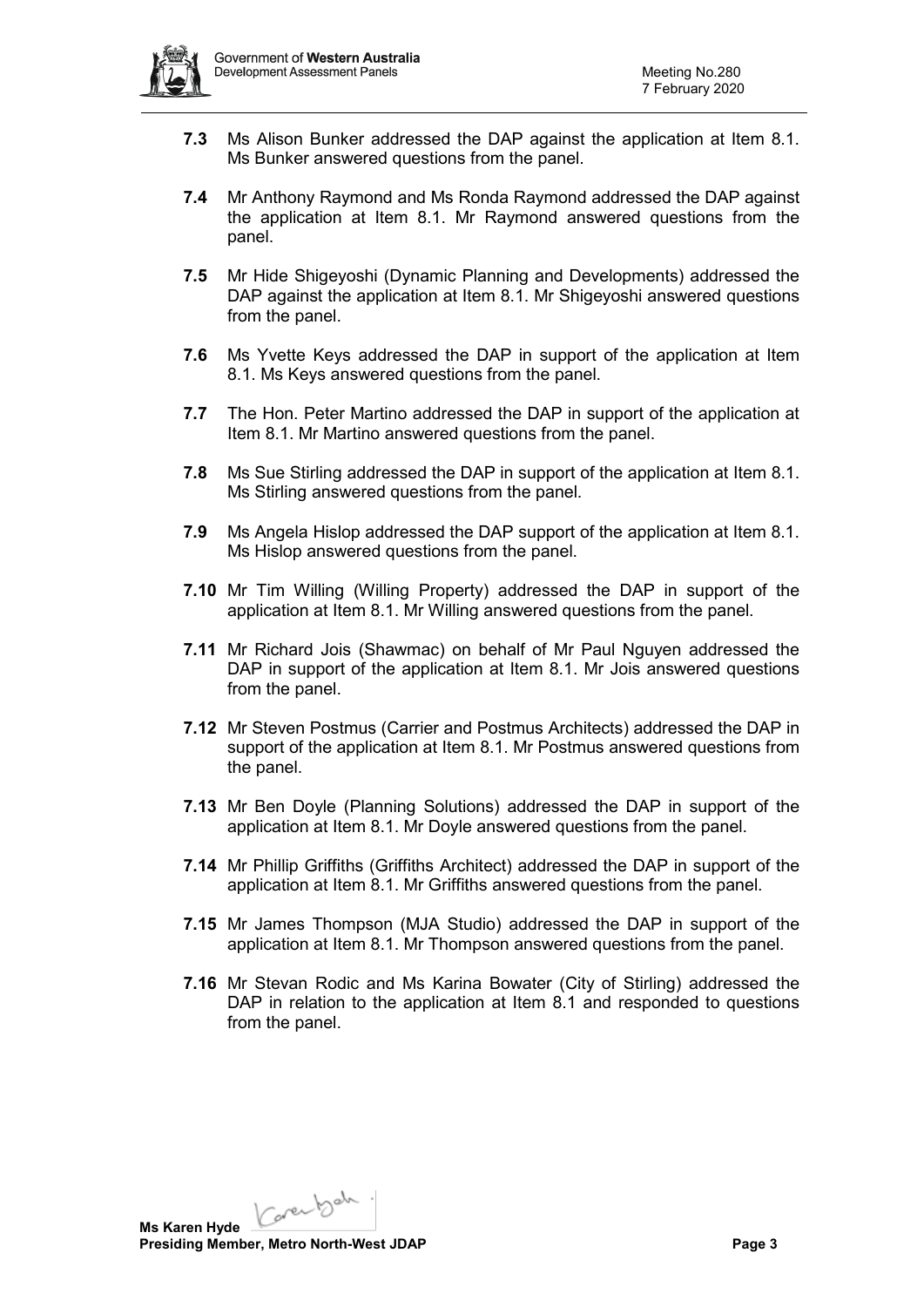

## **8. Form 1 – Responsible Authority Reports – DAP Application**

| 8.1 | <b>Property Location:</b>              | Lot 131 and 132 (179 & 181) Central Avenue, Mount<br>Lawley                                                |
|-----|----------------------------------------|------------------------------------------------------------------------------------------------------------|
|     | <b>Development Description:</b>        | Demolition of existing buildings & construction of Six<br>(6) Commercial Tenancies & 15 Multiple Dwellings |
|     | Applicant:                             | <b>Planning Solutions</b>                                                                                  |
|     | Owner:                                 | Elizabeth Anne Fong, Alissa Marie Gerace,<br>Sabatino Pizzolante                                           |
|     | Responsible Authority:<br>DAP File No: | City of Stirling<br>DAP/19/01665                                                                           |
|     |                                        |                                                                                                            |

## **REPORT RECOMMENDATION**

#### **Moved by:** Nil **Seconded by:** Nil

The City concludes that the Metro North West JDAP is unable to determine the DAP application reference DAP/19/01665 and accompanying plans (Attachment 1) for Demolition of existing buildings & construction of Six Commercial Tenancies & 15 Multiple Dwellings at Lot 131, HN 179 Central Avenue Mount Lawley and Lot 132, HN 181 Central Avenue Mount Lawley for the following reasons:

- 1. The application has not satisfied Clause 6.6.4 of Local Planning Scheme No.3, as development approvals for the demolition of the buildings on House Number 179 Central Avenue and House Number 181 Central Avenue has not been granted; and
- 2. A development application for the demolition of the buildings would not meet the requirements of Part 5 nor Part 6 of the Planning and Development (Development Assessment Panels) Regulations 2011 and as such cannot be considered by the JDAP.

#### **The Report Recommendation LAPSED for want of a Mover and Seconder**

*The panel noted the city's conclusion but moved to the alternate motions to determine the applicability of the demolition and then the development aspects of the application. The city's conclusion was not structured in a way which allowed the panel to make a proper determination on the application. Clause 6.6.4 of the scheme calls for separate approvals to be considered in a sequence, that is demolition first and then development.*

#### **ALTERNATE MOTION 1**

*The Presiding Member declared that the Alternate Motion 1 be separated into two (2) parts in accordance with Section 5.5.3 of the DAP Standing Orders 2017.*

#### **SEQUENTIAL MOTION 1**

**Moved by:** Cr Elizabeth Re **Seconded by:** Cr David Boothman

That the Metro North-West Joint Development Assessment Panel resolves to:

Karenbah. **Ms Karen Hyde**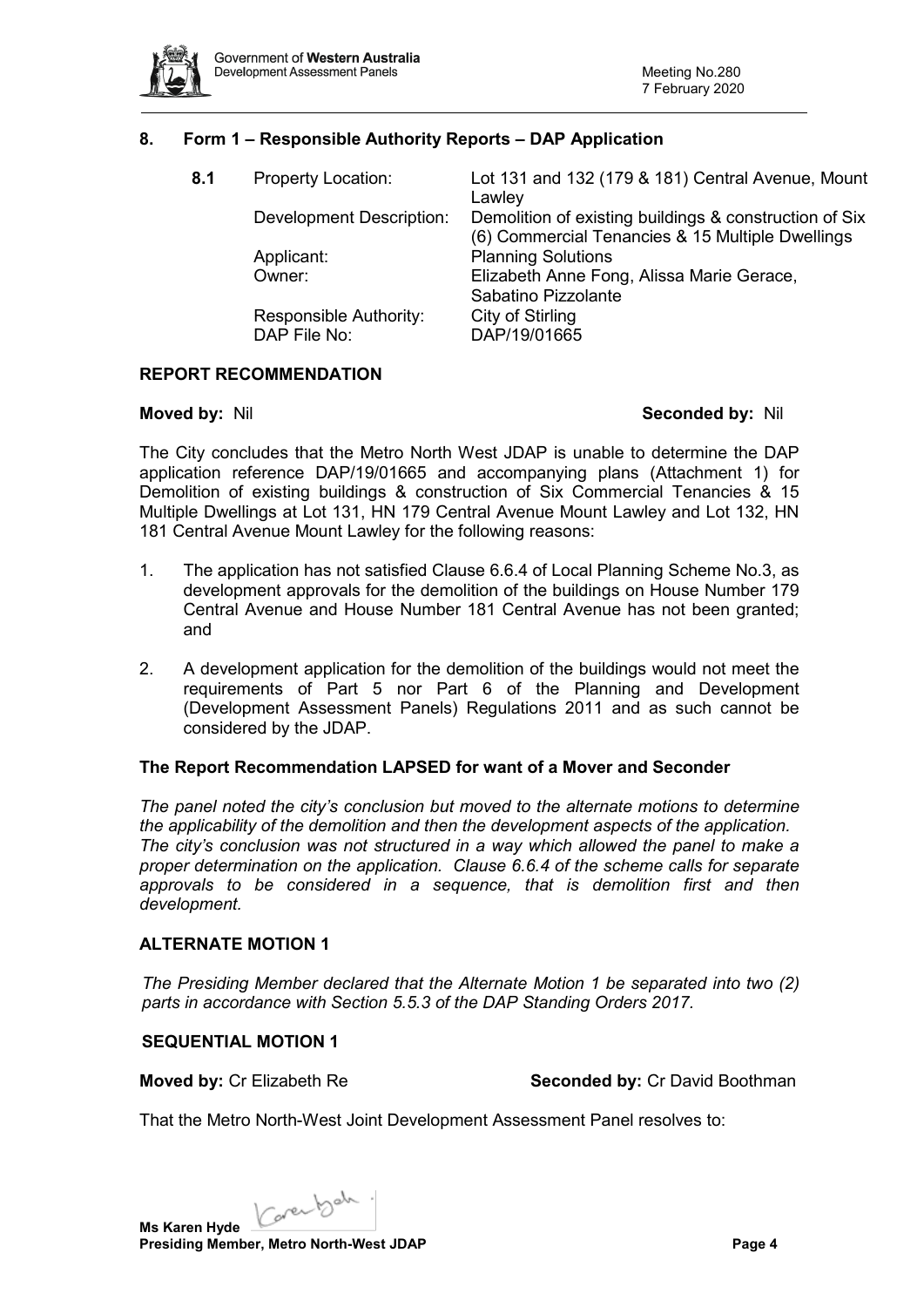- i) **Refuse** DAP Application reference DAP/19/01665 and accompanying plans (Attachment 1) in accordance with Clause 68 of Schedule 2 (Deemed Provisions) of the *Planning and Development (Local Planning Schemes) Regulations*, and the provisions of the City of Stirling Planning Scheme No.3, and pursuant to clause 24(1) and 26 of the Metropolitan Region Scheme, for Demolition of Existing Buildings at Lot 131, HN 179 Central Avenue Mount Lawley and Lot 132, HN 181 Central Avenue Mount Lawley, for the following reasons:
	- 1. The proposed demolition is inconsistent with Clause 6.6.1 (a) of the City's Local Planning Scheme No.3 and the key objectives of Part 1.2 of the Local Planning Policy 3.1 - Character Retention Guidelines Mount Lawley, Menora and Inglewood, as the demolition of the existing buildings does not ensure the conservation and retention of buildings within the Heritage Protection Area Special Control Area dating from the early 1900s to the 1950s where the architectural style of the building is generally intact.
	- 2. The proposed demolition is inconsistent with Clause 6.6.1 (b) of the City's Local Planning Scheme No.3, as the demolition of the existing buildings does not ensure the retention of existing buildings referred to in Clause 6.6.1 (a) irrespective of whether the demolition of the building would have no adverse impact on the streetscape.
	- 3. The proposed demolition is inconsistent with the objective of Part 3 of the Local Planning Policy 3.1 - Character Retention Guidelines Mount Lawley, Menora and Inglewood, as the demolition of the existing building does not retain and conserve traditional buildings within the Heritage Protection Areas.
	- 4. The proposed demolition is inconsistent with the requirements of Part 3 of the Local Planning Policy 3.1 - Character Retention Guidelines Mount Lawley, Menora and Inglewood as there is evidence to suggest that the building was constructed prior to 1960, the building is an intact example of the Inter-War Bungalow architectural style which contributes to the heritage character of the area and the building is structurally sound and fit for habitation.
	- 5. The proposed demolition is inconsistent with Clause 67 (a) and (g) of the *Planning and Development (Local Planning Scheme) Regulations 2015* as the demolition of the existing buildings is contrary to the aims and provisions of the City's Local Planning Scheme No.3 and the City's Local Planning Policy 3.1 - Character Retention Guidelines Mount Lawley, Menora and Inglewood.
	- 6. The proposed demolition is inconsistent with Clause 67 (b) of the *Planning and Development (Local Planning Scheme) Regulations 2015* as the demolition of the existing buildings is not consistent with orderly and proper planning as it is contrary to the City's Local Planning Scheme No.3 and the City's Local Planning Policy 3.1 - Character Retention Guidelines Mount Lawley, Menora and Inglewood.

Carentach.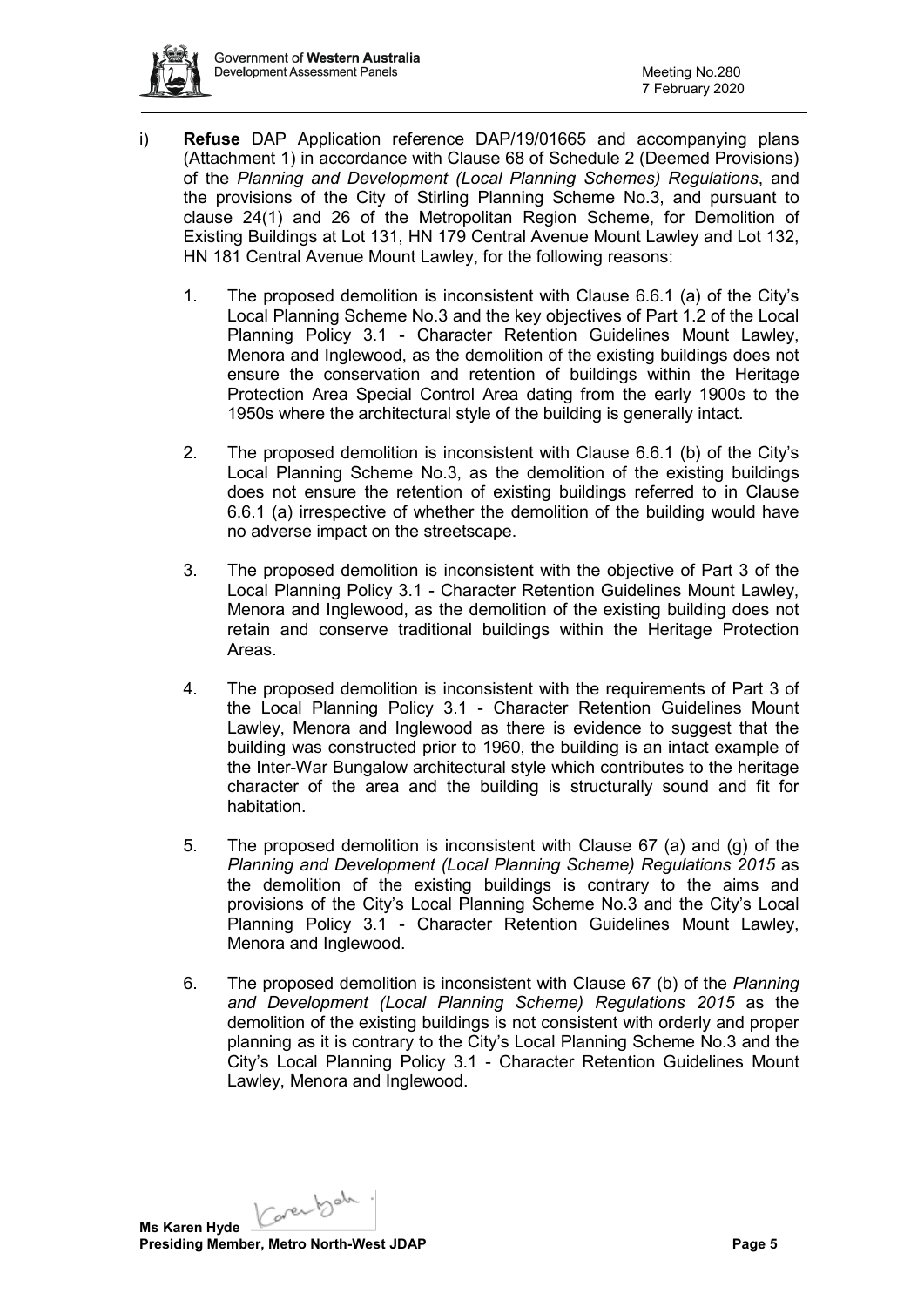

- 7. The proposed demolition is inconsistent with Clause 67 (k) and (l) of the *Planning and Development (Local Planning Scheme) Regulations 2015* as the demolition of the existing buildings is contrary to the conservation of the built heritage of Mount Lawley and will negatively affect the cultural significance of the local area.
- 8. The proposed demolition is inconsistent with Clause  $67 \text{ (n)}$ (ii) and (x) of the *Planning and Development (Local Planning Scheme) Regulations 2015* as the demolition of the existing buildings is will have an adverse impact on the amenity of the locality including the character of the locality and on the community as a whole notwithstanding the impact of the development on particular individuals.

## **The Sequential Motion 1 was put and LOST (4/1).**

- For: Cr Elizabeth Re
- Against: Ms Karen Hyde Ms Sheryl Chaffer Mr Fred Zuideveld Cr David Boothman

## **SEQUENTIAL MOTION 2**

**Moved by:** Cr Elizabeth Re **Seconded by:** Cr David Boothman

- ii) **Refuse** DAP Application reference DAP/19/01665 and accompanying plans (Attachment 1) in accordance with Clause 68 of Schedule 2 (Deemed Provisions) of the *Planning and Development (Local Planning Schemes) Regulations*, and the provisions of the City of Stirling Planning Scheme No.3, and pursuant to clause 24(1) and 26 of the Metropolitan Region Scheme, for the Construction of Six Commercial Tenancies & 15 Multiple Dwellings at Lot 131, HN 179 Central Avenue Mount Lawley and Lot 132, HN 181 Central Avenue Mount Lawley, for the following reasons:
	- 1. The proposed four storey building height does not meet the Element Objectives of State Planning Policy 7.3 Element 2.2 as it is inconsistent with the desired future scale and the existing single and two storey character of the street and the local area.
	- 2. The proposed street setbacks to Central Avenue do not meet the Element Objectives of State Planning Policy 7.3 Element 2.3 as the setbacks are not complimentary to the established landscape character of the street.
	- 3. The proposed plot ratio does not meet the Element Objectives of State Planning Policy 7.3 Element 2.5 as the overall bulk and scale is inappropriate for the existing character of the area.
	- 4. The proposed deep soil area is inconsistent with the Element Objectives of State Planning Policy 7.3 Element 3.3 as the development does not include sufficient area and volume for healthy plant and tree growth as deep soil areas are paved and restricted by carports.

Karenbah.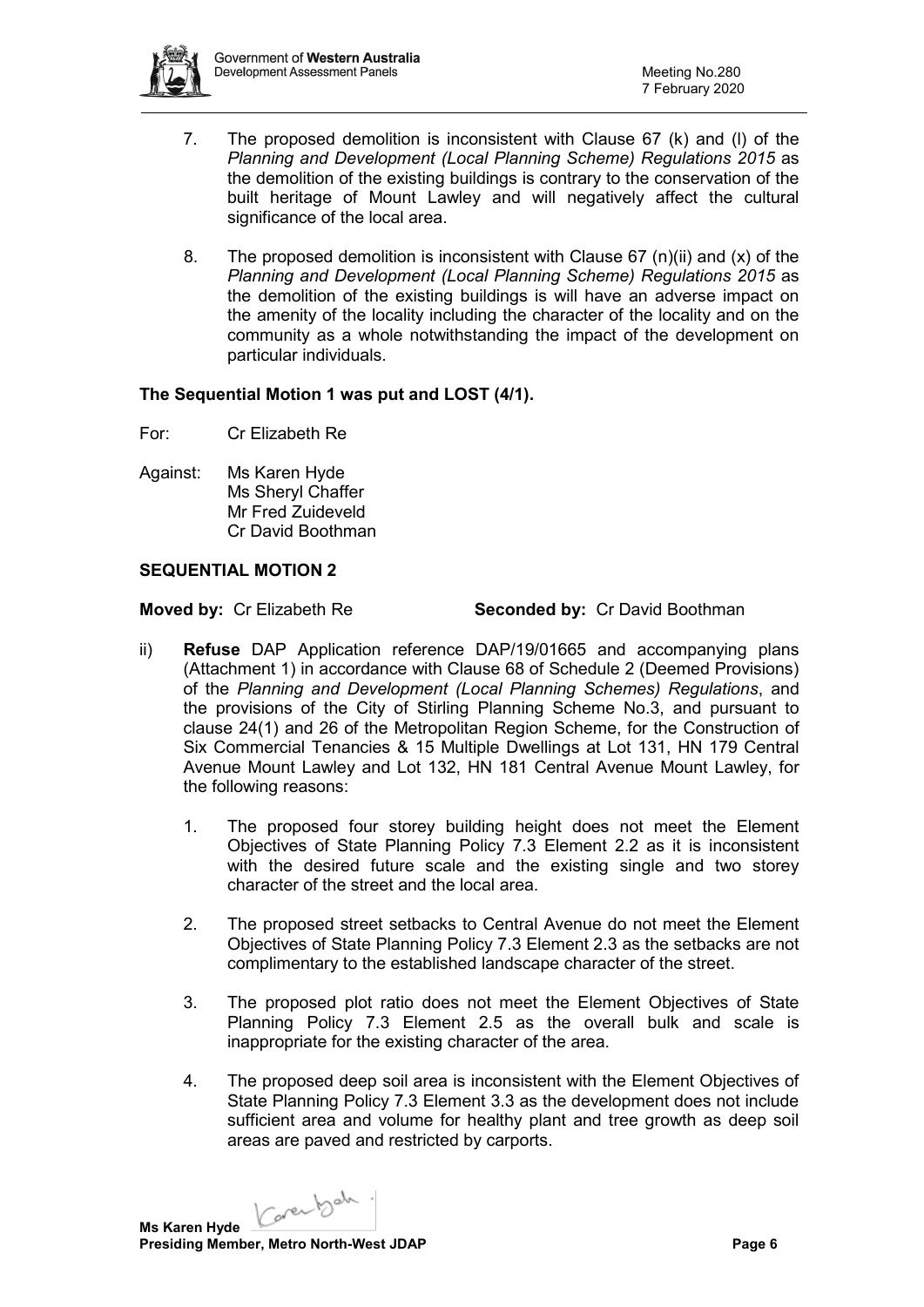

- 5. The proposed development is inconsistent with the Element Objectives of State Planning Policy 7.3 Element 3.4 as no sufficient communal open space has been provided.
- 6. The proposed development is inconsistent with Element Objectives of State Planning Policy 7.3 Element 3.5 as direct overlooking is proposed into the private outdoor living areas and habitable rooms of adjacent properties.
- 7. The solid wall to Central Avenue is inconsistent with the Element Objectives of State Planning Policy 7.3 Element 3.6 as it provides concealment opportunities and restricts street surveillance.
- 8. The proposed vehicle access is inconsistent with the Element Objectives of State Planning Policy 7.3 Element 3.8 as vehicular access is not considered safe and does not provide access that is appropriate for the scale of development.
- 9. The circulation walkways are inconsistent with the Element Objectives of State Planning Policy 7.3 Element 4.5 as the minimum dimension does not allow safe and convenient access for all residents and visitors.
- 10. The proposed roof design is inconsistent with the Element Objectives of State Planning Policy 7.3 Element 4.11 as the roof form does not respond positively to the street due to lack consistency with the prevailing heritage design.
- 11. The proposed landscaping is inconsistent with the Element Objectives of State Planning Policy 7.3 Element 4.12 as the landscaping provided does is lacking and do not sufficiently support the growth and health of shade providing trees.
- 12. The proposed street setbacks, building height, and lack of upper floor articulation do not comply with the objectives of Clauses 4.2 and 6.1 of Local Planning Policy 3.1 Character Retention Guidelines – Mount Lawley, Menora and Inglewood as it is incongruous with the established heritage streetscape in terms of form, scale and bulk.
- 13. The proposed design, materials and detailing of the development do not comply with the objectives of Clauses 4.2 and 6.1 of Local Planning Policy 3.1 Character Retention Guidelines – Mount Lawley, Menora and Inglewood as it is not reflective of a traditional building and it is inconsistent with the design, materials and details as seen in the immediate streetscape and heritage precinct.
- 14. The proposed building height does not meet the objective of Local Planning Policy 4.2 Mixed Use and Commercial Centre Guidelines as the proposed four storey building height is not appropriate for the subject site in the context of single and two storey residential dwellings.

Karenbah.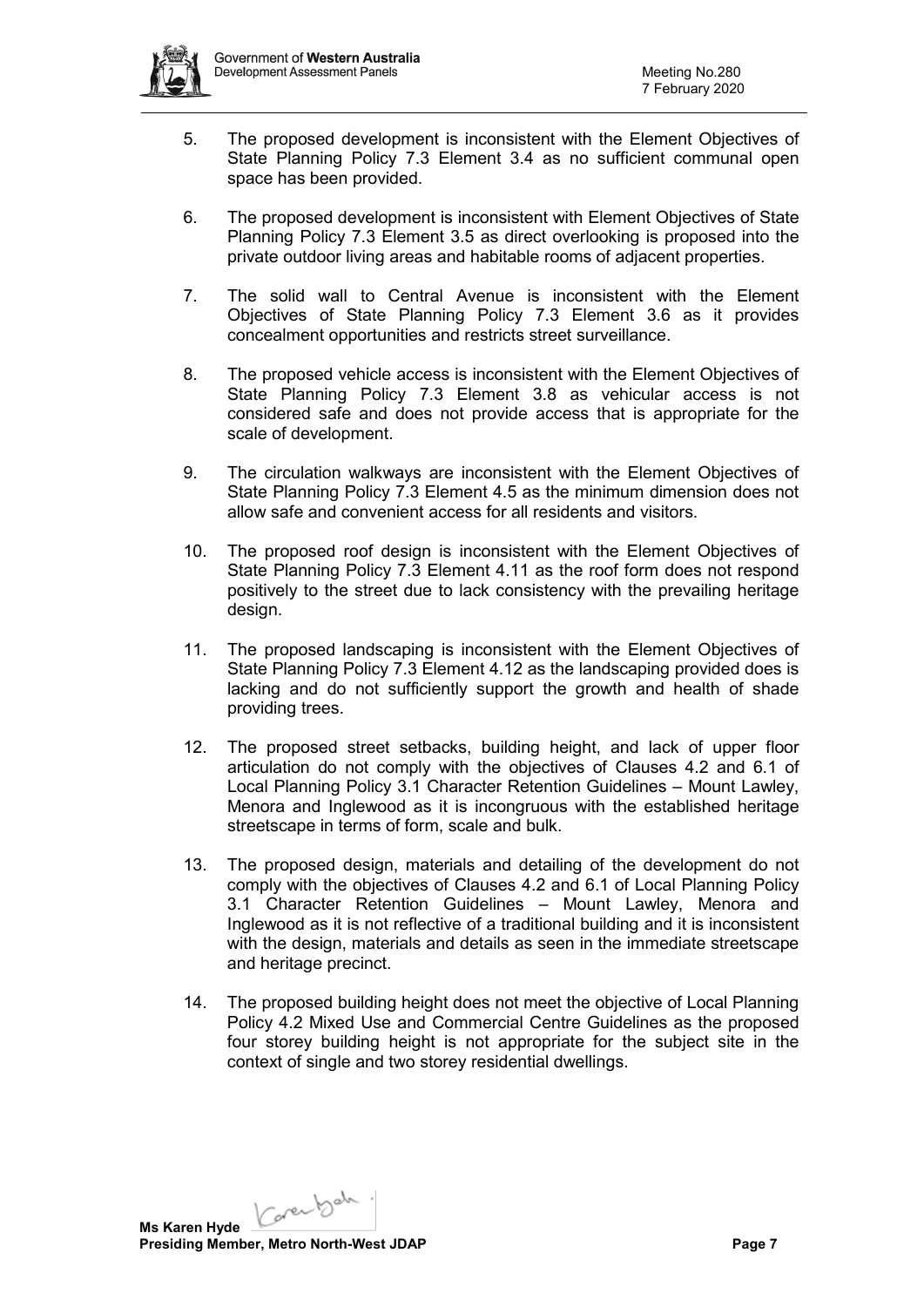

- 15. The proposed street setback does not meet the objective of Local Planning Policy 4.2 Mixed Use and Commercial Centre Guidelines as in lieu of matching the adjacent property setbacks, a nil setback is proposed to Clifton Crescent, which does not strengthen the continuity of the existing streetscape.
- 16. The proposed parking shortfall does not meet the objectives of Local Planning Policy 6.7 Parking and Access as it does not provide adequate parking onsite and has the potential to create a major parking issue.
- 17. The proposed development is inconsistent with Clause 67 (a) and (g) of the *Planning and Development (Local Planning Scheme) Regulations 2015* as it is contrary to the aims and provisions of the City's Local Planning Scheme No.3 and the City's Local Planning Policy 3.1 - Character Retention Guidelines Mount Lawley, Menora and Inglewood.
- 18. The proposed development is inconsistent with Clause 67 (b) of the *Planning and Development (Local Planning Scheme) Regulations 2015* as the built form does not address the standards and requirements of the City's Local Planning Scheme No.3 and the City's Local Planning Policy 3.1 - Character Retention Guidelines Mount Lawley, Menora and Inglewood.
- 19. The proposed development is inconsistent with Clause 67 (k) and (l) of the *Planning and Development (Local Planning Scheme) Regulations 2015* as it is contrary to the conservation of the built heritage of Mount Lawley and will negatively affect the cultural significance of the local area.
- 20. The proposed development is inconsistent with Clause 67 (m), (n)(ii) and (x) of the *Planning and Development (Local Planning Scheme) Regulations 2015* as the development is incompatible with the established streetscape of the area, in particular bulk, height, scale and appearance of the development, the development will have an adverse impact on the amenity of the locality including the character of the locality and on the community as a whole notwithstanding the impact of the development on particular individuals.
- 21. The proposed development does not satisfy Clause 67 (s) and (t) of the *Planning and Development (Local Planning Schemes) Regulations 2015 (Schedule 2 – Deemed Provisions*) as the development has outstanding access and manoeuvring issues which prevent adequate vehicular access and parking as well as inadequate access and egress.

## **The Sequential Motion 2 was put and LOST (3/2).**

- For: Cr Elizabeth Re Cr David Boothman
- Against: Ms Karen Hyde Ms Sheryl Chaffer Mr Fred Zuideveld

## **The Alternate Motion 1 was put and LOST.**

Karenbah.

**Ms Karen Hyde Presiding Member, Metro North-West JDAP Page 8**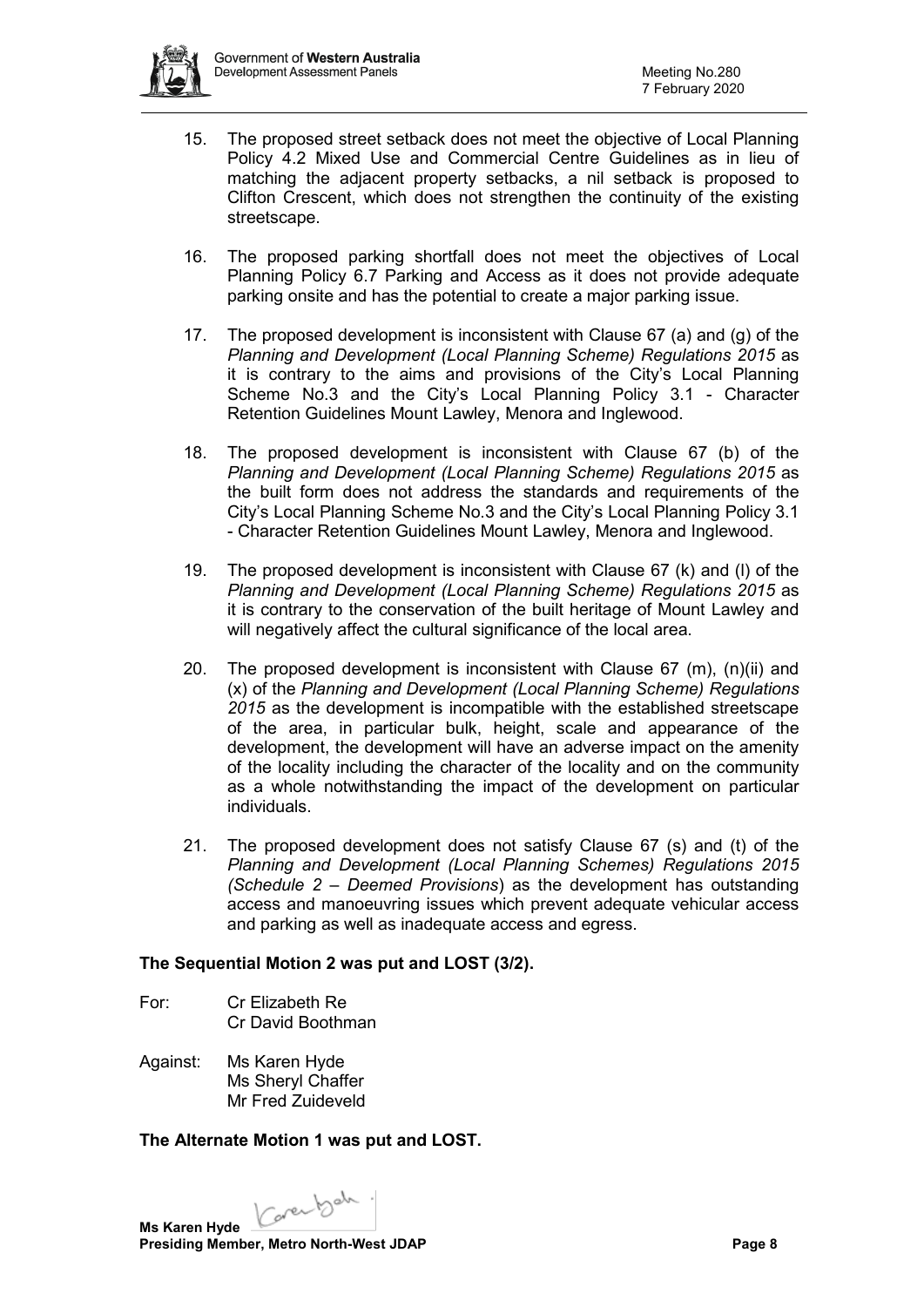

## **ALTERNATE MOTION 2**

*The Presiding Member declared that the Alternate Motion 2 be separated into two (2) parts in accordance with Section 5.5.3 of the DAP Standing Orders 2017.*

## **SEQUENTIAL MOTION 1**

**Moved by:** Mr Fred Zuideveld **Seconded by:** Ms Sheryl Chaffer

That the Metro North-West Joint Development Assessment Panel resolves to:

i) **Approve** DAP Application reference DAP/19/01665 and accompanying plans (Attachment 1) in accordance with Clause 68 of Schedule 2 (Deemed Provisions) of the *Planning and Development (Local Planning Schemes) Regulations*, and the provisions of the City of Stirling Planning Scheme No.3, and pursuant to clause 24(1) and 26 of the Metropolitan Region Scheme, for Demolition of Existing Buildings at Lot 131, HN 179 Central Avenue Mount Lawley and Lot 132, HN 181 Central Avenue Mount Lawley, subject to the following:

## **Conditions:**

- 1. An Archival Record of the heritage property on Lot 131, HN 179 Central Avenue, Mount Lawley shall be submitted to the City prior to demolition of the traditional dwelling. The Archival record is to include photographs of the external and internal features of the traditional dwelling, to the satisfaction of the City.
- 2. An Archival Record of the heritage property on Lot 132, HN 181 Central Avenue, Mount Lawley shall be submitted to the City prior to demolition of the traditional dwelling. The Archival record is to include photographs of the external and internal features of the traditional dwelling, to the satisfaction of the City.
- 3. All street trees located in verge areas adjoining the subject lots are to be retained and protected.
- 4. Materials removed or displaced from the buildings shall not be placed in any street, road or right of way and, before commencing work, as the case may require, shall be kept sprayed with water so as to prevent any nuisance from dust.
- 5. Materials removed or displaced from the building being demolished or materials left standing shall not be burned on the demolition sites.

## **Advice Notes:**

1. If the development the subject of this approval is not substantially commenced within a period of two years, or such other period as specified in the approval after the date of the determination, the approval shall lapse and be of no further effect.

Carentoda.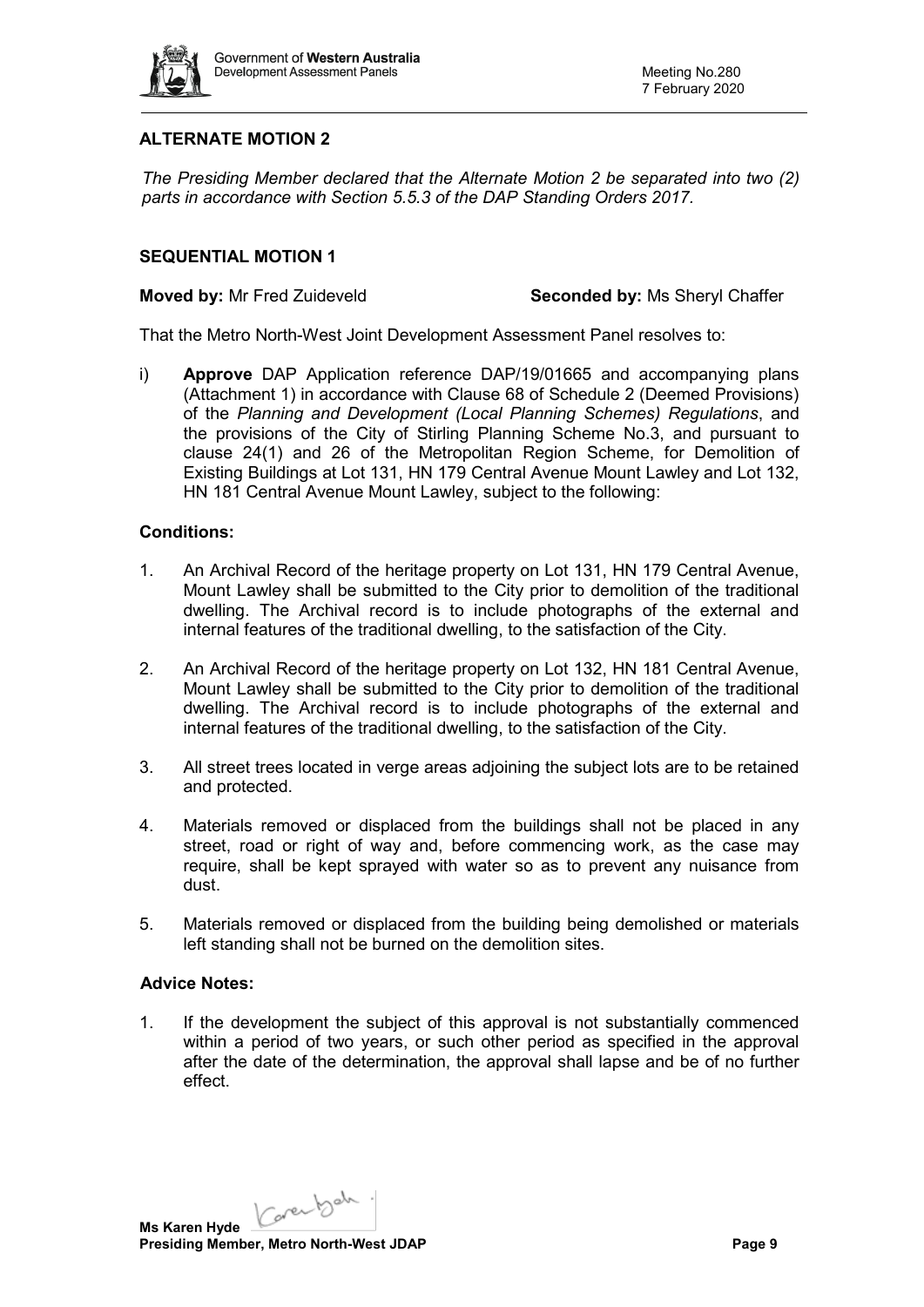

- 2. This approval is not an authority to ignore any constraint to development on the land, which may exist through statute, regulation, contract or on title, such as an easement or restrictive covenant. It is the responsibility of the applicant and not the City to investigate any such constraints before commencing development. This approval will not necessarily have regard to any such constraint to development, regardless of whether or not it has been drawn to the City's attention
- 3. Noisy Construction Work outside the period 7.00am to 7.00pm Monday to Saturday and at any time on Sundays and Public Holidays is not permitted unless a Noise Management Plan for the construction site has been approved in writing by the City.
- 4. All street trees adjoining the subject land that are not conditioned for removal are to be retained and protected throughout the duration of the development. Should these trees die, decline, be damaged or are removed, charges will apply as per the City's Street and Reserve Tree Policy. Part of or all of your Verge Bond may be retained to cover the associated costs and further penalties and/or legal action may occur.

## **The Sequential Motion was put and CARRIED (4/1).**

For: Ms Karen Hyde Ms Sheryl Chaffer Mr Fred Zuideveld Cr David Boothman

#### Against: Cr Elizabeth Re

**REASON:** Having attended the site visit and considered the matters addressed in the RAR and the application reports the majority of the panel concluded the demolition as part of the overall application could be approved. The main element of the corner shop is to be retained/reinstated and the remainder of the building proposed for demolition were not regarded to be capable of purposeful reuse and did not contribute to the streetscape in a positive manner.

#### **SEQUENTIAL MOTION 2**

#### **Moved by:** Ms Karen Hyde **Seconded by:** Ms Sheryl Chaffer

i) **Approve** DAP Application reference DAP/19/01665 and accompanying plans (Attachment 1) in accordance with Clause 68 of Schedule 2 (Deemed Provisions) of the *Planning and Development (Local Planning Schemes) Regulations*, and the provisions of the City of Stirling Planning Scheme No.3, and pursuant to clause 24(1) and 26 of the Metropolitan Region Scheme, for Construction of Six Commercial Tenancies & 15 Multiple Dwellings at Lot 131, HN 179 Central Avenue Mount Lawley and Lot 132, HN 181 Central Avenue Mount Lawley, subject to the following:

Carentach.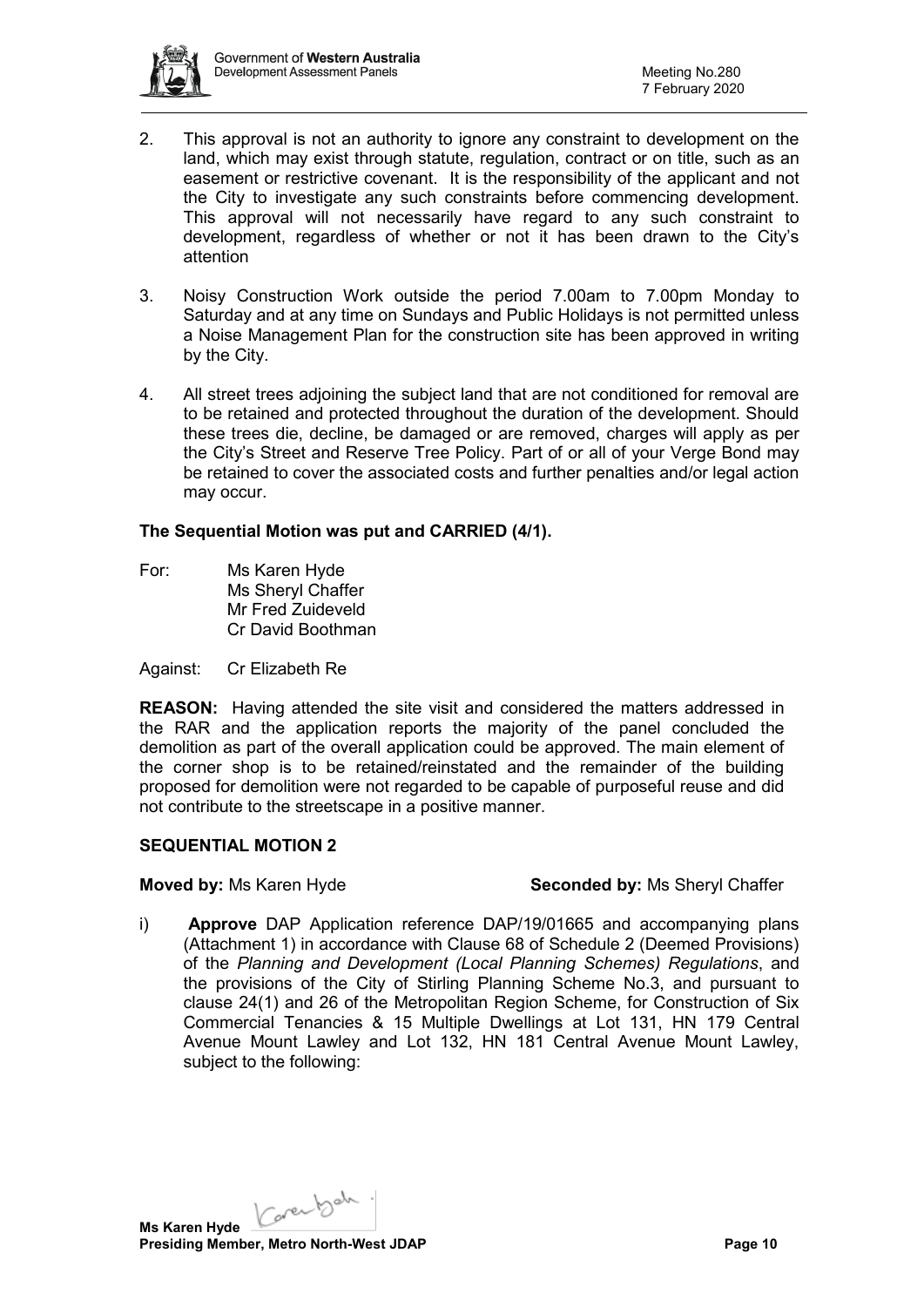

### **Conditions:**

- 1. The development is to comply in all respects with the attached approved plans, as dated, marked and stamped, together with any requirements and annotations detailed thereon by the City. The plans approved as part of this application form part of the planning approval issued.
- 2. Prior to occupation of the development, Lots 131 and 132, House Numbers 179 and 181 Central Avenue Mount Lawley are to be amalgamated into a single lot on a Certificate of Title.
- 3. The site shall be truncated at 3m x 3m at the north-east corner of the lot in alignment with the front of the corner store deli. The truncation is to be ceded to the Crown free of cost.
- 4. Prior to lodgement of the building permit, amended plans are to be submitted for modifying the car parking configuration to the City's satisfaction, to address the following:
	- a. Parking bays for the commercial properties are to be grouped together and clearly signed:
	- b. Parking bays for all visitors are to be grouped together, clearly signed, and are to be 2.5m wide;
	- c. All resident parking bays abutting stores are to correlate to the apartment number / parking bay number of the adjacent store;
	- d. Wheel stops are to be provided where parking bays approach a footpath or store;
	- e. The 'secure bicycle bay' which conflicts with the adjacent parking bay at the south-west corner of the parking area is to be relocated; and
	- f. Prior to the completion of the development, an intercom system is to be installed for entering vehicles.
- 5. Prior to the completion of the development, the modification of the Clifton Crescent kerb alignment is to be completed to the satisfaction of the City.
- 6. Five on-street parking bays are to be provided in the Clifton Crescent verge to the satisfaction of the City at the applicant's cost. Detailed civil engineering construction plans, prepared by a suitably qualified person, must be submitted for written approval to the satisfaction of the City prior to commencement of the development. The bays are to be constructed prior to the completion of the development.
- 7. A Site Management Plan shall be submitted to the City of Stirling prior to commencement of works. The Site Management Plan shall address dust, noise, waste management, storage of materials, traffic and site safety/security. The Site Management Plan is to be complied with for the duration of the construction of the development.
- 8. Collection and disposal of waste shall be managed in accordance with Waste Management Plan prepared by Talis dated December 2019, to the satisfaction of the City.

Karenbah. **Ms Karen Hyde**

**Presiding Member, Metro North-West JDAP Page 11 Page 11**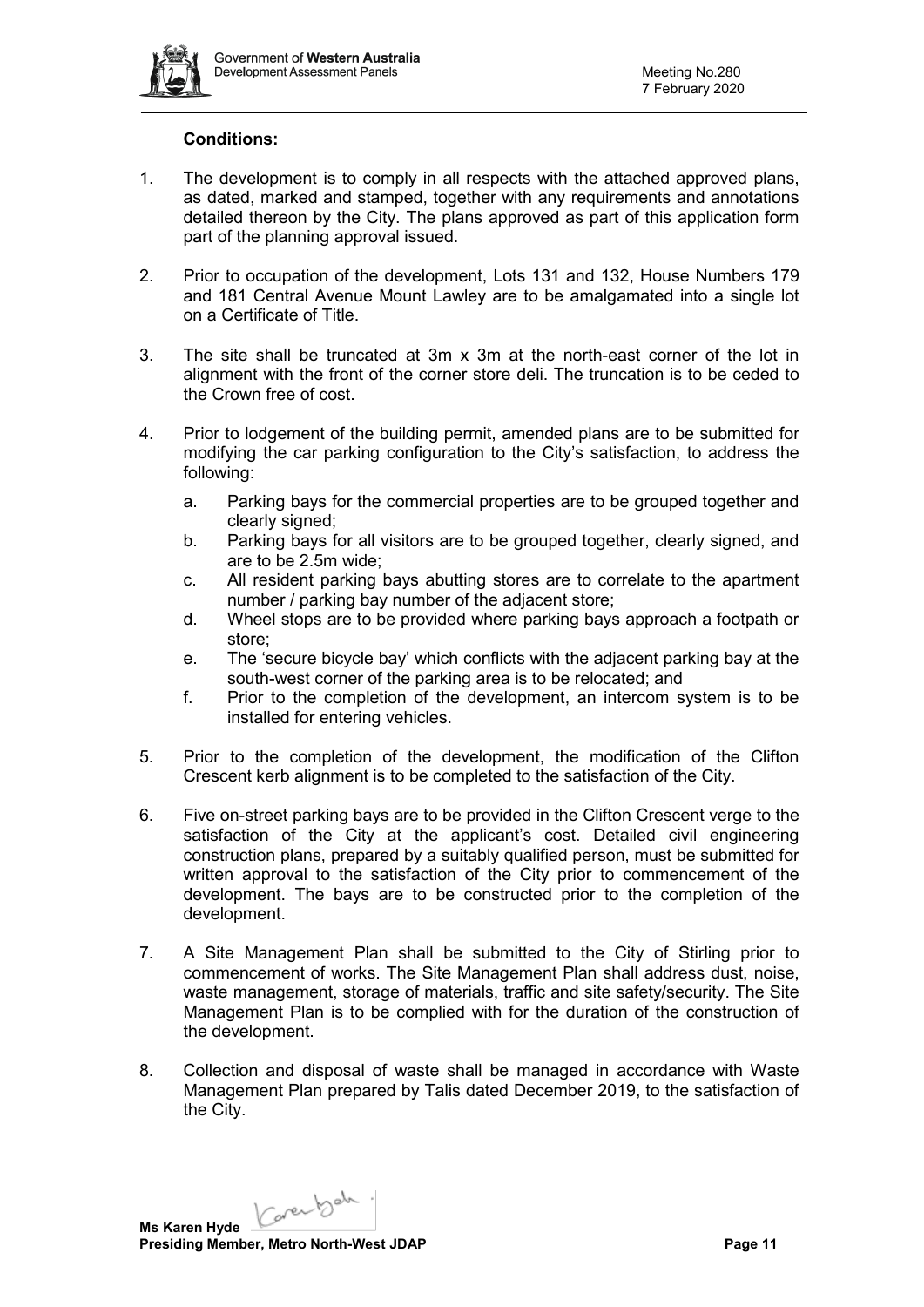

- 9. Prior to the occupation of the development, the redundant crossovers shall be removed and the kerbing and road verge reinstated at the owners cost in accordance with the City's Local Planning Policy 6.7 - Parking and Access.
- 10. Crossover/s shall be designed and constructed in accordance with the City's Local Planning Policy 6.7 - Parking and Access. Crossovers are to be installed prior to occupancy or use of the development.
- 11. Prior to the submission of a Building Permit, the applicant is to supply certification confirming the design of all car parking bays, including ACROD bays, and parking areas are compliant with Australian Standards AS/NZS2890.1:2004, AS/NZS2890.2:2002 and AS/NZS2890.6:2009, to the satisfaction of the City.
- 12. Prior to the submission of an Occupancy Permit, the applicant is to supply certification confirming the constructed design of all car parks and vehicle access ways are compliant with Australian Standards AS/NZS2890.1:2004, AS/NZS2890.2:2002, AS/NZS2890.6:2009 and the approved plans, to the satisfaction of the City.
- 13. Prior to occupation of the development, onsite vehicular parking, manoeuvring and circulation areas indicated on the approved ground floor plan being sealed, drained and line marked to the satisfaction of the City.
- 14. The four visitor parking bays onsite shall be permanently marked, maintained and legally accessible at all times for use exclusively by visitors to the property, be clearly visible or suitably sign posted from the street or communal driveway and be located, together with the reversing area, in front of any security gates or barrier for the development unless otherwise approved by the City of Stirling.
- 15. Prior to occupation of the development all commercial parking bays are to be available onsite during business hours for all customers and staff.
- 16. Prior to submission of the Building Permit, the applicant is to provide a Stormwater Management Plan demonstrating stormwater from all roofed and paved areas to be collected and contained onsite. Stormwater must not affect or be allowed to flow onto or into any of the adjoining properties or reserve.
- 17. All landscaped areas are to be planted, reticulated and mulched in accordance with the approved plan prior to occupation of the development and maintained in accordance with the City's Local Planning Policy 6.6 - Landscaping.
- 18. Prior to occupation of the development, a minimum of four Advanced Trees must be planted on site and be thereafter maintained. The trees must be provided with a minimum 2m x 2m planting area, with a nine square metre area free of intrusions. The trees planted on the slab are to be installed in accordance with State Planning Policy 7.3 Residential Design Codes Volume 2- Apartments (Section 4.15).
- 19. Planting of three new street trees at the applicants cost will be scheduled to occur in the next available planting season after the completion of the development. The owner / applicant shall pay the cost of planting of the new street trees prior to commencement of development as determined by the City in the City's Local Planning Policy 6.11 - Trees and Development

Carentoan.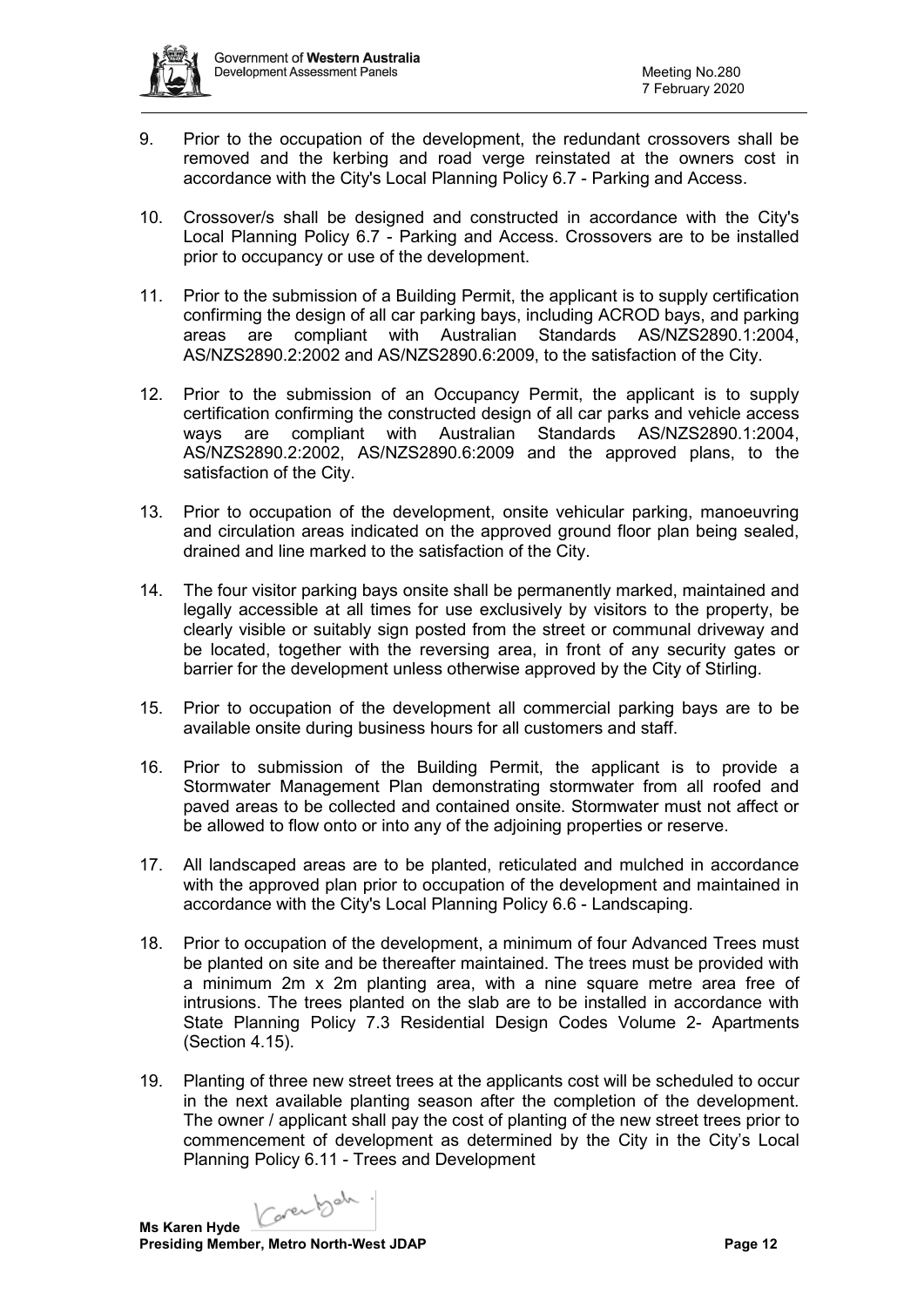

- 20. The infill panels forming part of the front fencing shall be visually permeable as defined by the Residential Design Codes.
- 21. All multiple dwellings shall be provided with a mechanical dryer prior to the occupation of the development.
- 22. Exterior lighting shall be provided under all awnings, in parking areas, footpaths and all entry points, prior to occupation of the development.
- 23. External lighting shall be positioned so as not to adversely affect the amenity of the locality in accordance with Australian Standard AS/NZ 4282-1997.
- 24. All air-conditioning units, ducts and other services shall be screened from view and are to be located away from the primary street.
- 25. The colours, materials and finishes of the development shall be in accordance with the details and annotations as indicated on the approved plans, to the satisfaction of the City.
- 26. The approved non-residential land uses are Office, Shop and Restaurant as indicated on the approved plans, to the satisfaction of the City.
- 27. Prior to the commencement of development, a report prepared by a qualified structural engineer demonstrating how the structural integrity of the corner store deli is to be maintained during demolition and building works is to be provided to the City for its approval. The development must be undertaken in accordance with the recommendations in the approved report for maintaining the structural integrity of the corner store deli during the demolition and building works.
- 28. No goods or materials being stored, either temporarily or permanently, in the parking or landscape areas or within access driveways. All goods and materials are to be stored within the buildings or storage yards, where provided.
- 29. All signage is to be in strict accordance with the City's Local Planning Policy 6.1 Advertising Signs, unless further development approval is obtained.

#### **Advice Notes**

- 1. If the development the subject of this approval is not substantially commenced within a period of two years, or such other period as specified in the approval after the date of the determination, the approval shall lapse and be of no further effect.
- 2. This approval is not an authority to ignore any constraint to development on the land, which may exist through statute, regulation, contract or on title, such as an easement or restrictive covenant. It is the responsibility of the applicant and not the City to investigate any such constraints before commencing development. This approval will not necessarily have regard to any such constraint to development, regardless of whether or not it has been drawn to the City's attention

Karenbah.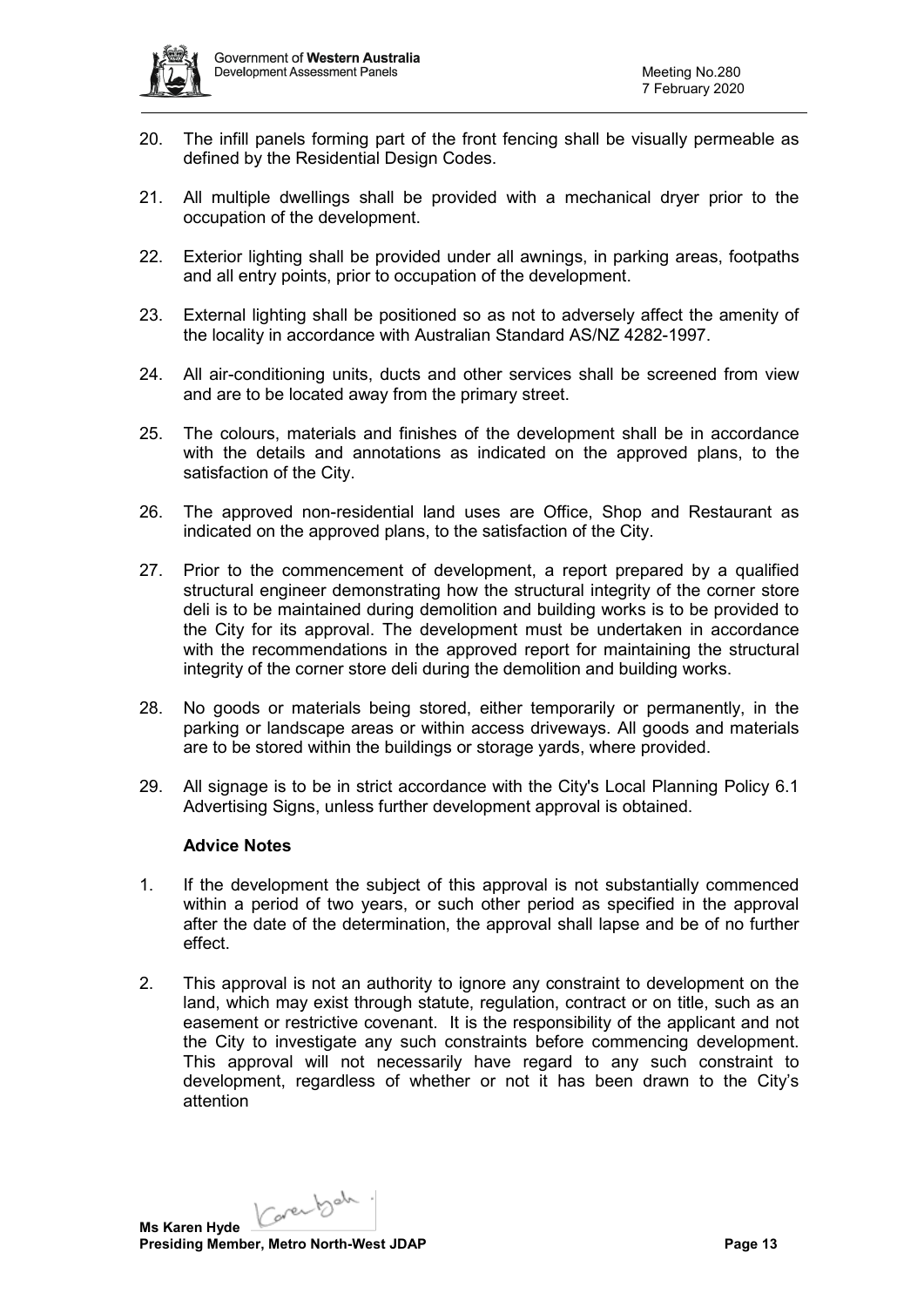

- 3. Noisy Construction Work outside the period 7.00am to 7.00pm Monday to Saturday and at any time on Sundays and Public Holidays is not permitted unless a Noise Management Plan for the construction site has been approved in writing by the City.
- 4. The proposed crossover configuration is subject to the approval of the City's Verge Control Business Unit. A "Crossover Installation Application" is required to be submitted and approved prior to the commencement of the crossover installation.
- 5. All works within the road reserve require separate approval through the City's Engineering Design Business Unit.
- 6. In reference to the infill panels forming part of the front fencing, visually permeable is defined as "*in reference to a wall, gate, door or fence that the vertical surface has continuous vertical or horizontal gaps of 50mm or greater width occupying not less than one third of the total surface area; continuous vertical or horizontal gaps less than 50mm in width, occupying at least one half of the total surface area in aggregate; or a surface offering equal or lesser obstruction to view; as viewed directly from the street*".
- 7. An Advanced Tree is defined in Local Planning Policy 6.11 as: *means a tree which requires planting in at least a 90 litre contained or greater size and which is at least two metres in height and at least two years of age*.
- 8. In reference to the planting of street trees, the associated contribution costs for the planting of three new street trees are as follows:

|      | Cost of new tree:               | \$655.00 (GST exempt) |
|------|---------------------------------|-----------------------|
|      | Number of new trees required:   |                       |
| iii) | Total for the associated works: | \$1,965.00            |

Tree species will be chosen by the City to reflect the surrounding streetscape. Costs include two years of watering and the provision that the City will replace the tree should it be damaged or die during that period.

- 9. All street trees adjoining the subject land that are not conditioned for removal are to be retained and protected throughout the duration of the development. Should these trees die, decline, be damaged or are removed, charges will apply as per the City's Street and Reserve Tree Policy. Part of or all of your Verge Bond may be retained to cover the associated costs and further penalties and/or legal action may occur.
- 10. In regards to the approved land uses, any proposal to change to these land uses may require further approval as specified under Local Planning Scheme No.3.
- 11. In regards to the provision of five on-street parking bays, the applicant is encouraged to contact the City prior to submitting detailed plans for construction.

Carentoda. **Ms Karen Hyde Presiding Member, Metro North-West JDAP Page 14 Page 14**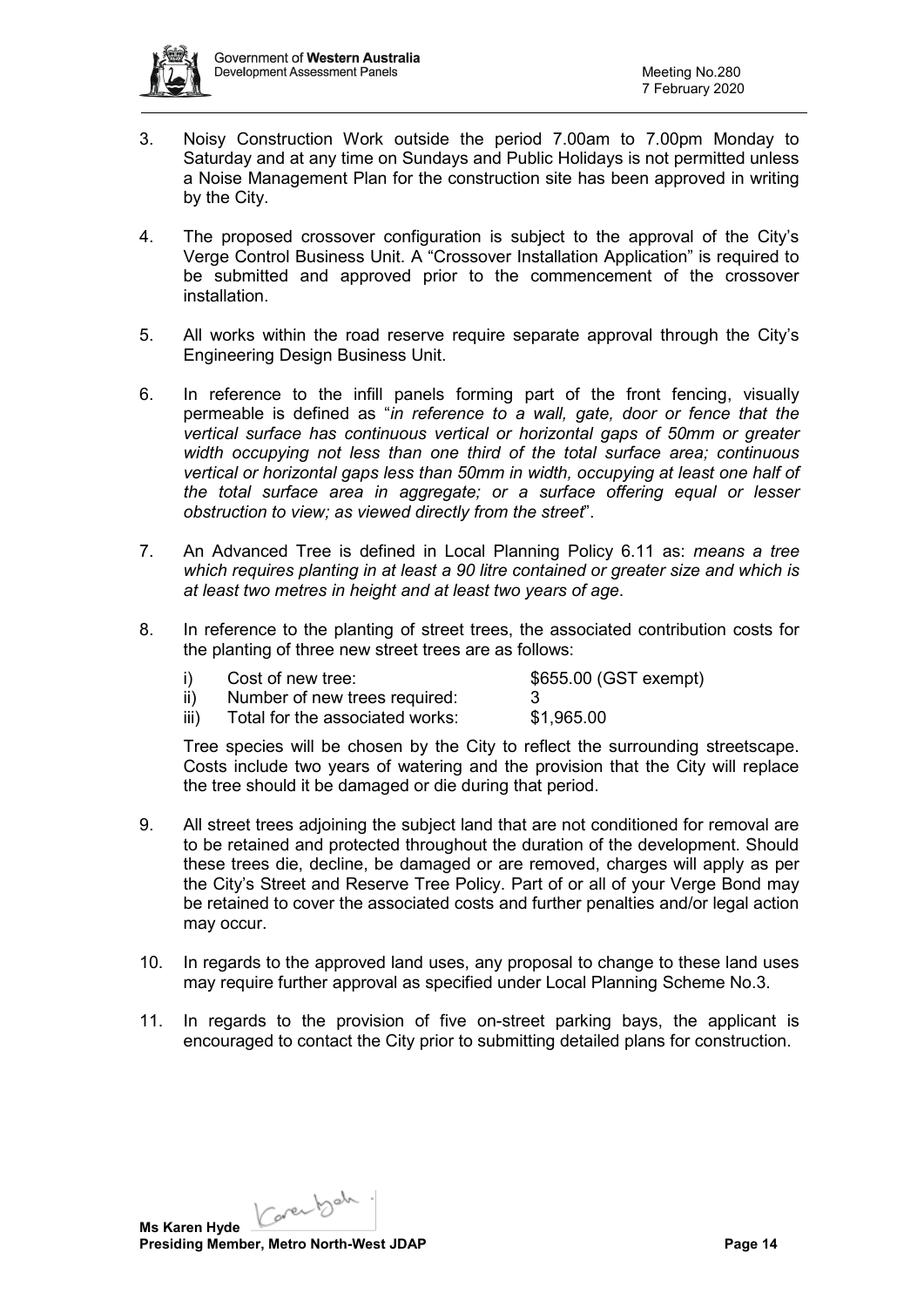- 12. The following advice is provided from the City's Health Services Business Unit:
	- a. The bin enclosure is to comply with the City of Stirling's Waste Management Local Law 2010.
	- b. All designated emergency exit doors are to have the doors opening towards egress if this is to be a Public Building.
	- c. Any outside lighting should meet Australia Standard AS4282-1997 for the control of obstructive effects of outdoor lighting and must not spill into any residential premises.
	- d. At the same time or prior to lodgement of the Building Permit, the Food Business proprietor is required to complete and submit a Food Premises Notification Form. The application form needs to be accompanied by two sets of floor plans & elevations at a scale of 1:100, with all fittings, fixtures and finishes and a full menu. Plans should also show hot and cold water supply and waste water services, staff toilet facilities, mechanical exhaust ventilation, grease trap (where applicable and in accordance with Water Corporation).
	- e. The food premises must be designed and constructed to be appropriate for the purposes for which they are used; provide adequate space for food production and equipment.
	- f. Ensure that any activities by the commercial tenancies do not create nuisances for tenants (i.e. ensuring the discharge from the exhaust hood of the food business does not cause a nuisance to tenants).

## **AMENDING MOTION 1**

**Moved by:** Cr Elizabeth Re **Seconded by:** Ms Sheryl Chaffer

That advice note 3 be amended to read as follows:

**Noisy** Construction Work outside the period 7.00am to 7.00pm Monday to Saturday and at any time on Sundays and Public Holidays is not permitted unless a Noise Management Plan for the construction site has been approved in writing by the City.

## **The Amending Motion was put and CARRIED UNANIMOUSLY.**

**REASON:** To provide consistency with the wording of the City's Policy.

#### **AMENDING MOTION 2**

**Moved by:** Cr Elizabeth Re **Seconded by:** Ms Karen Hyde

That advice note 12(d) be reworded as follows:

*At the same time or prior to lodgement of the Building Permit, the Food Business proprietor is required to complete and submit a Food Premises Notification Form. The application form needs to be accompanied by two sets of floor plans & elevations at a scale of 1:100, with all fittings, fixtures and finishes and a full menu. Plans should also show hot and cold water supply and waste water services, staff toilet facilities, mechanical exhaust ventilation, grease trap (where applicable and in accordance with Water Corporation).*

Karenbah.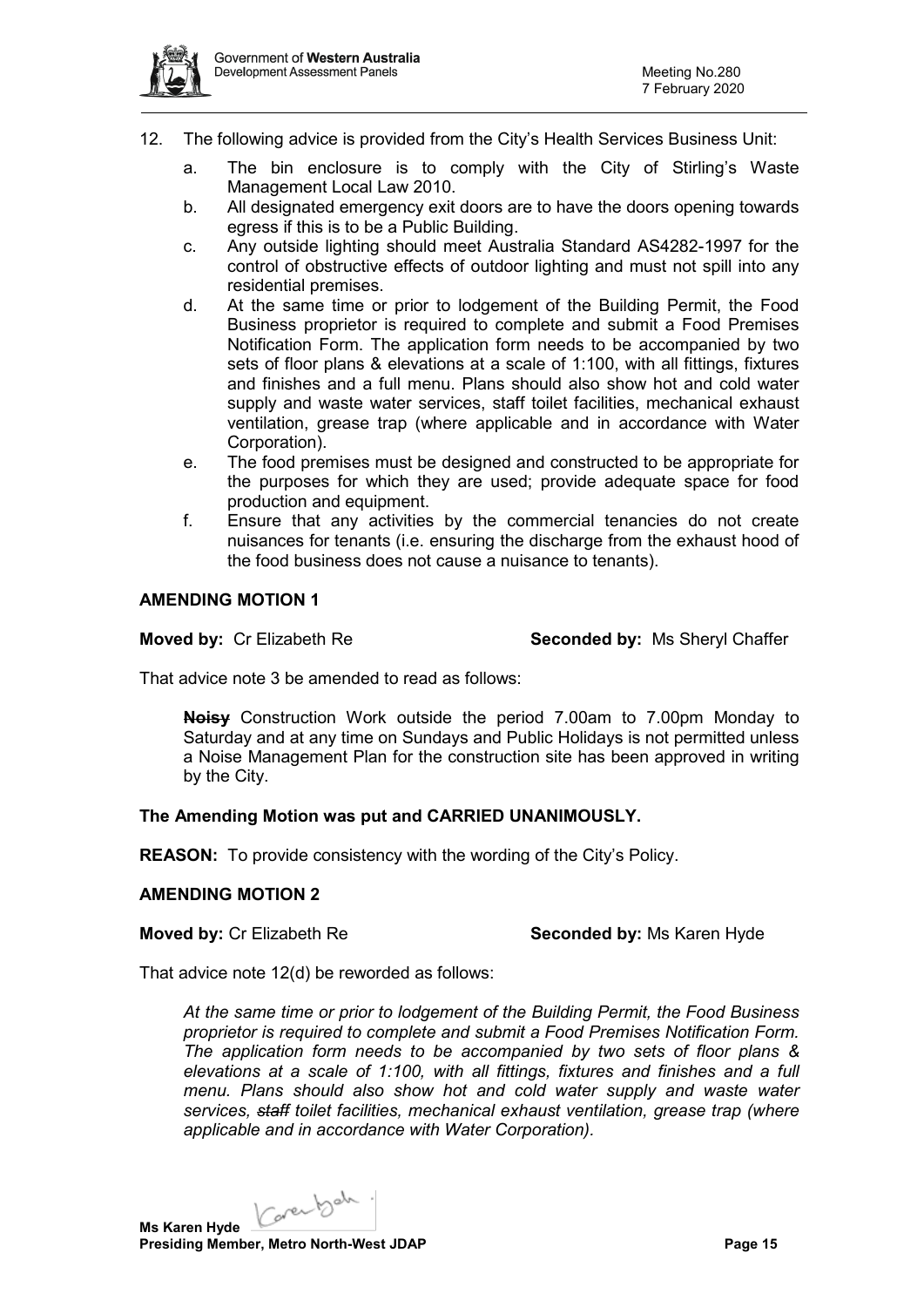

## **The Amending Motion was put and CARRIED UNANIMOUSLY.**

**REASON:** To ensure that all toilet facilities for all user groups were considered as part of this advice note

#### **AMENDING MOTION 3**

**Moved by:** Ms Karen Hyde **Seconded by:** Ms Sheryl Chaffer

*The following amendments were made en bloc:*

(i) That condition 3 be amended to read as follows:

*The site shall be truncated at 3m x 3m at the north-east corner of the lot in alignment with the front of the corner store deli. The truncation is to be ceded to the Crown free of cost.*

**REASON:** The precise dimensions are not shown on the feature survey and the exact truncation should avoid impact upon the heritage shop frontage to be retained as part of the redevelopment. The panel wished to allow some flexibility in this regard.

(ii) That condition 14 be amended to read as follows:

*The four visitor parking bays onsite shall be permanently marked, maintained and legally accessible at all times for use exclusively by visitors to the property, and be clearly visible or suitably sign posted from the street or communal driveway and be located, together with the reversing area, in front of any security gates or barrier for the development unless otherwise approved by the City of Stirling.*

**REASON:** To align the condition with the details as shown on the plans and to allow for the security/intercom system to be used to allow visitor access.

(iii) That condition 18 be amended to read as follows:

*Prior to occupation of the development, a minimum of four Advanced Trees must be planted on site and be thereafter maintained. The trees must be provided with a minimum 2m x 2m planting area, with a nine square metre area free of intrusions, or alternatively a sub-surface stratacell system with integrated sub-surface irrigation and conditioned soil be provided to a minimum cell area of 20m² as detailed in the CAPA Landscape Report. The trees planted on the slab are to be installed in accordance with State Planning Policy 7.3 Residential Design Codes Volume 2- Apartments (Section 4.15).* 

**REASON:** To allow flexibility in the design and management of the landscape to utilise innovations in order to ensure the landscape thrives.

**The Amending Motion was put and CARRIED UNANIMOUSLY.**

Karenbah. **Ms Karen Hyde Presiding Member, Metro North-West JDAP Page 16 Page 16**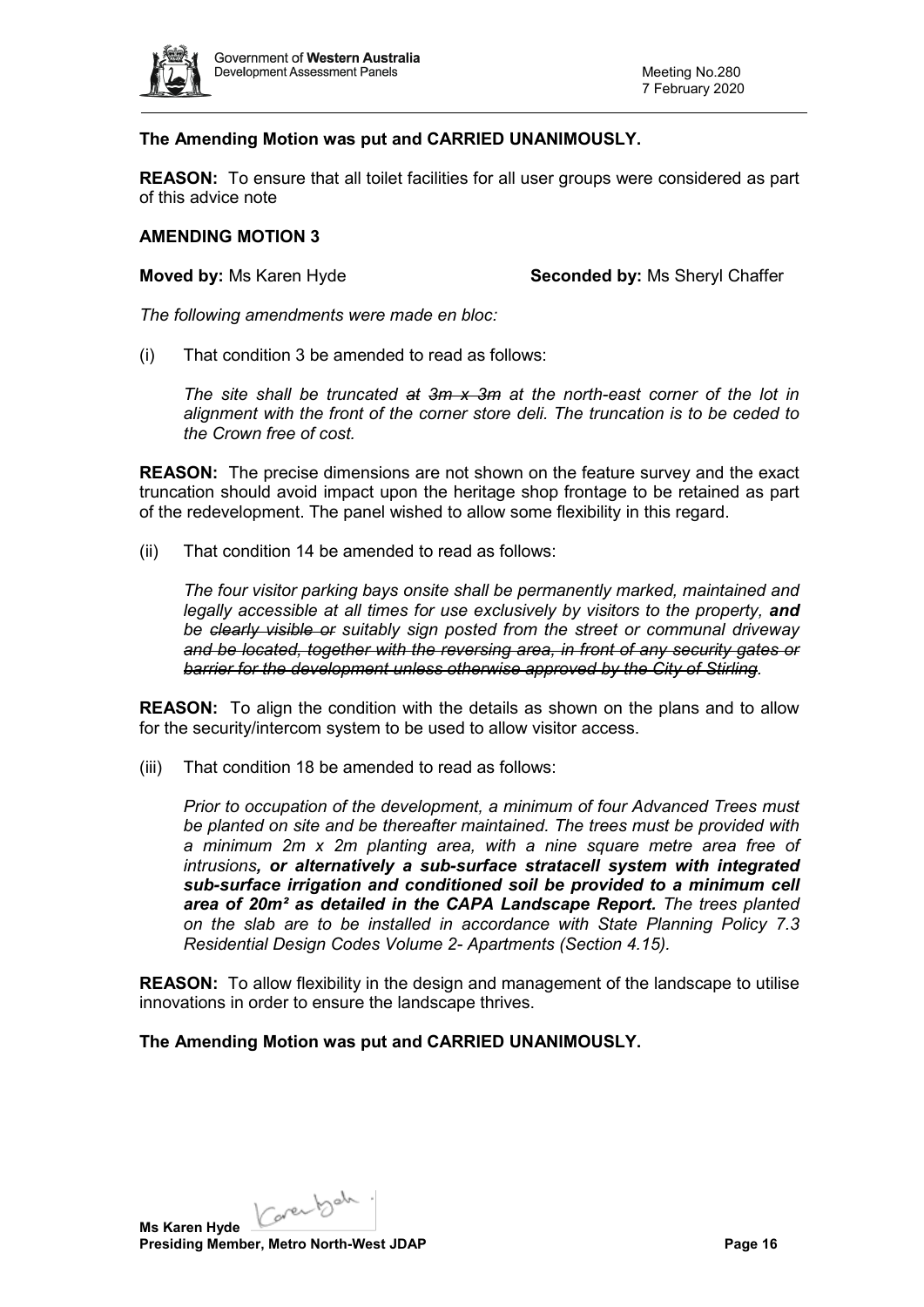

## **AMENDING MOTION 4**

**Moved by:** Ms Karen Hyde **Seconded by:** Mr Fred Zuideveld

That condition 6 be amended to read as follows:

*At least five (5) on-street parking bays are to be provided in the Clifton Crescent*  verge to the satisfaction of the City at the applicant's cost. Detailed civil *engineering construction plans, prepared by a suitably qualified person, must be submitted for written approval to the satisfaction of the City prior to commencement of the development. The bays are to be constructed prior to the completion of the development.*

## **The Amending Motion was put and CARRIED UNANIMOUSLY.**

**REASON:** To allow flexibility for more than 5 bays to be provided should the detailed design and streetscape allow for such. But to identify that no less than 5 bays should be provided in Clifton Crescent.

## **SEQUENTIAL MOTION 2 (AS AMENDED)**

ii) **Approve** DAP Application reference DAP/19/01665 and accompanying plans (Attachment 1) in accordance with Clause 68 of Schedule 2 (Deemed Provisions) of the *Planning and Development (Local Planning Schemes) Regulations*, and the provisions of the City of Stirling Planning Scheme No.3, and pursuant to clause 24(1) and 26 of the Metropolitan Region Scheme, for Construction of Six Commercial Tenancies & 15 Multiple Dwellings at Lot 131, HN 179 Central Avenue Mount Lawley and Lot 132, HN 181 Central Avenue Mount Lawley, subject to the following:

#### **Conditions:**

- 1. The development is to comply in all respects with the attached approved plans, as dated, marked and stamped, together with any requirements and annotations detailed thereon by the City. The plans approved as part of this application form part of the planning approval issued.
- 2. Prior to occupation of the development, Lots 131 and 132, House Numbers 179 and 181 Central Avenue Mount Lawley are to be amalgamated into a single lot on a Certificate of Title.
- 3. The site shall be truncated at the north-east corner of the lot in alignment with the front of the corner store deli. The truncation is to be ceded to the Crown free of cost.
- 4. Prior to lodgement of the building permit, amended plans are to be submitted for modifying the car parking configuration to the City's satisfaction, to address the following:
	- a. Parking bays for the commercial properties are to be grouped together and clearly signed;
	- b. Parking bays for all visitors are to be grouped together, clearly signed, and are to be 2.5m wide;

Carentach.

**Ms Karen Hyde Presiding Member, Metro North-West JDAP Page 17 Page 17**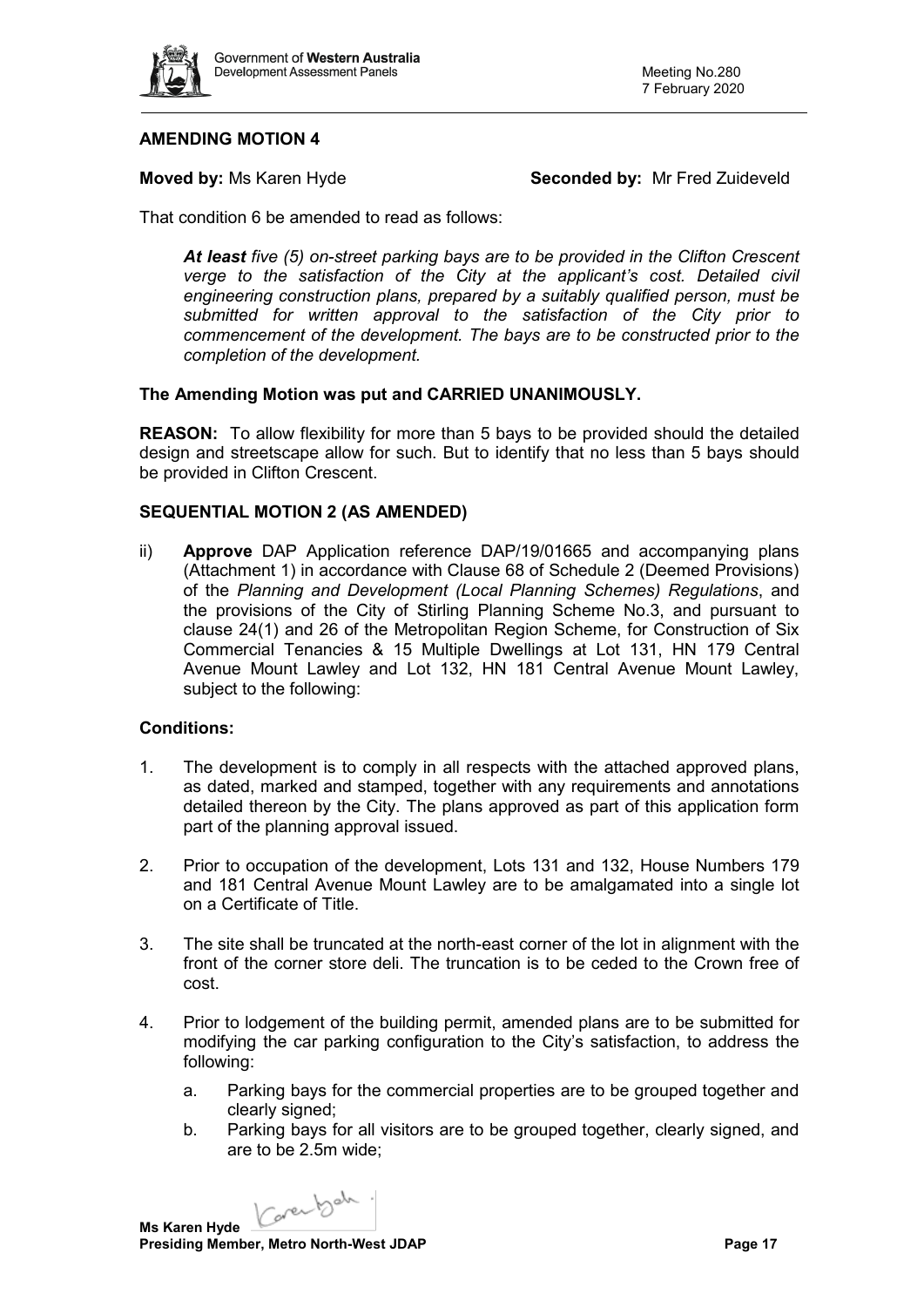

- c. All resident parking bays abutting stores are to correlate to the apartment number / parking bay number of the adjacent store;
- d. Wheel stops are to be provided where parking bays approach a footpath or store;
- e. The 'secure bicycle bay' which conflicts with the adjacent parking bay at the south-west corner of the parking area is to be relocated; and
- f. Prior to the completion of the development, an intercom system is to be installed for entering vehicles.
- 5. Prior to the completion of the development, the modification of the Clifton Crescent kerb alignment is to be completed to the satisfaction of the City.
- 6. At least five (5) on-street parking bays are to be provided in the Clifton Crescent verge to the satisfaction of the City at the applicant's cost. Detailed civil engineering construction plans, prepared by a suitably qualified person, must be submitted for written approval to the satisfaction of the City prior to commencement of the development. The bays are to be constructed prior to the completion of the development.
- 7. A Site Management Plan shall be submitted to the City of Stirling prior to commencement of works. The Site Management Plan shall address dust, noise, waste management, storage of materials, traffic and site safety/security. The Site Management Plan is to be complied with for the duration of the construction of the development.
- 8. Collection and disposal of waste shall be managed in accordance with Waste Management Plan prepared by Talis dated December 2019, to the satisfaction of the City.
- 9. Prior to the occupation of the development, the redundant crossovers shall be removed and the kerbing and road verge reinstated at the owners cost in accordance with the City's Local Planning Policy 6.7 - Parking and Access.
- 10. Crossover/s shall be designed and constructed in accordance with the City's Local Planning Policy 6.7 - Parking and Access. Crossovers are to be installed prior to occupancy or use of the development.
- 11. Prior to the submission of a Building Permit, the applicant is to supply certification confirming the design of all car parking bays, including ACROD bays, and parking areas are compliant with Australian Standards AS/NZS2890.1:2004, AS/NZS2890.2:2002 and AS/NZS2890.6:2009, to the satisfaction of the City.
- 12. Prior to the submission of an Occupancy Permit, the applicant is to supply certification confirming the constructed design of all car parks and vehicle access ways are compliant with Australian Standards AS/NZS2890.1:2004, AS/NZS2890.2:2002, AS/NZS2890.6:2009 and the approved plans, to the satisfaction of the City.
- 13. Prior to occupation of the development, onsite vehicular parking, manoeuvring and circulation areas indicated on the approved ground floor plan being sealed, drained and line marked to the satisfaction of the City.

Karenbah.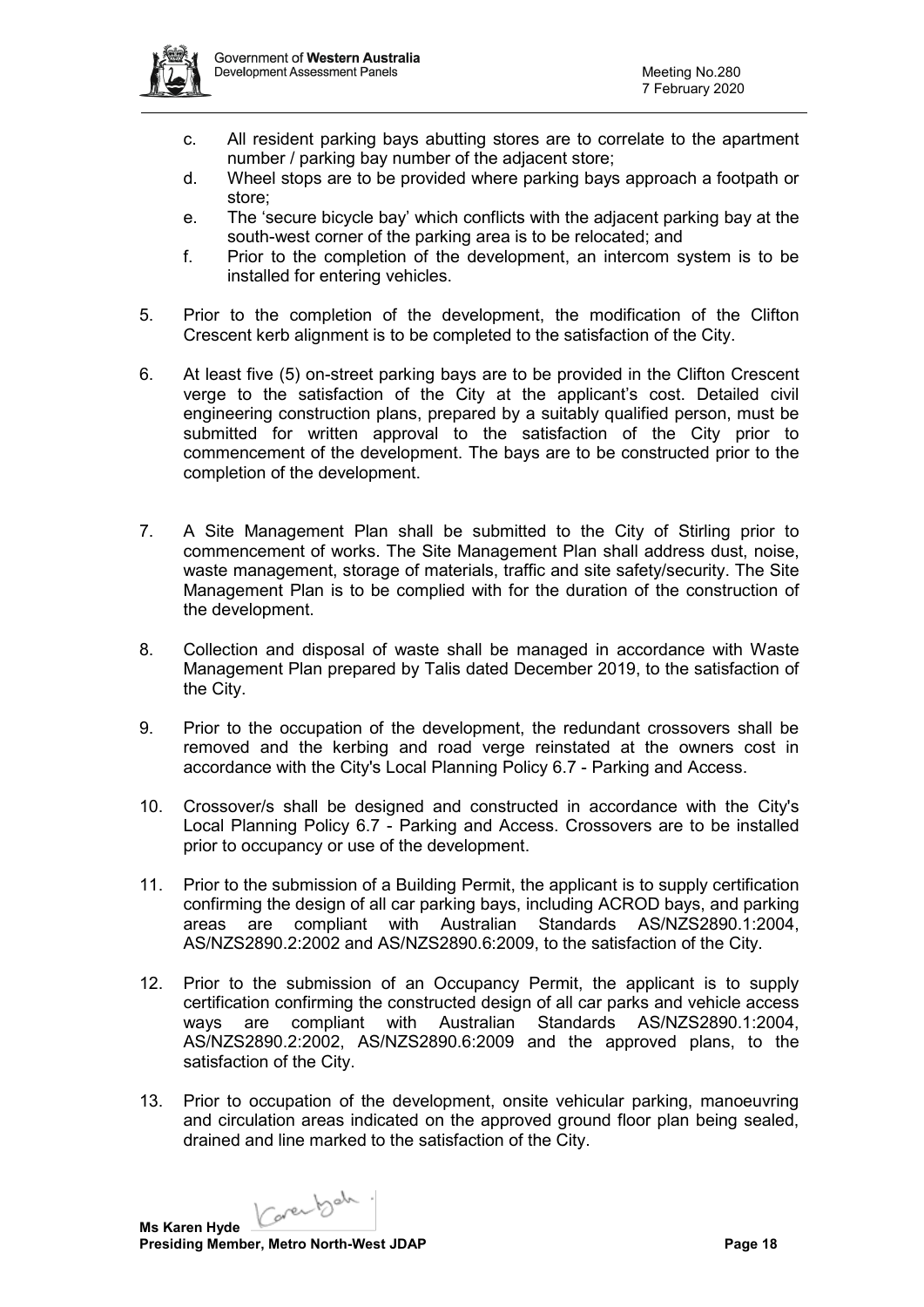

- 14. The four visitor parking bays onsite shall be permanently marked, maintained and legally accessible at all times for use exclusively by visitors to the property, and be suitably sign posted from the street or communal driveway.
- 15. Prior to occupation of the development all commercial parking bays are to be available onsite during business hours for all customers and staff.
- 16. Prior to submission of the Building Permit, the applicant is to provide a Stormwater Management Plan demonstrating stormwater from all roofed and paved areas to be collected and contained onsite. Stormwater must not affect or be allowed to flow onto or into any of the adjoining properties or reserve.
- 17. All landscaped areas are to be planted, reticulated and mulched in accordance with the approved plan prior to occupation of the development and maintained in accordance with the City's Local Planning Policy 6.6 - Landscaping.
- 18. Prior to occupation of the development, a minimum of four Advanced Trees must be planted on site and be thereafter maintained. The trees must be provided with a minimum 2m x 2m planting area, with a nine square metre area free of intrusions, or alternatively a sub-surface stratacell system with integrated subsurface irrigation and conditioned soil be provided to a minimum cell area of 20m<sup>2</sup> as detailed in the CAPA Landscape Report. The trees planted on the slab are to be installed in accordance with State Planning Policy 7.3 Residential Design Codes Volume 2- Apartments (Section 4.15).
- 19. Planting of three new street trees at the applicants cost will be scheduled to occur in the next available planting season after the completion of the development. The owner / applicant shall pay the cost of planting of the new street trees prior to commencement of development as determined by the City in the City's Local Planning Policy 6.11 - Trees and Development
- 20. The infill panels forming part of the front fencing shall be visually permeable as defined by the Residential Design Codes.
- 21. All multiple dwellings shall be provided with a mechanical dryer prior to the occupation of the development.
- 22. Exterior lighting shall be provided under all awnings, in parking areas, footpaths and all entry points, prior to occupation of the development.
- 23. External lighting shall be positioned so as not to adversely affect the amenity of the locality in accordance with Australian Standard AS/NZ 4282-1997.
- 24. All air-conditioning units, ducts and other services shall be screened from view and are to be located away from the primary street.
- 25. The colours, materials and finishes of the development shall be in accordance with the details and annotations as indicated on the approved plans, to the satisfaction of the City.
- 26. The approved non-residential land uses are Office, Shop and Restaurant as indicated on the approved plans, to the satisfaction of the City.

Karenbah.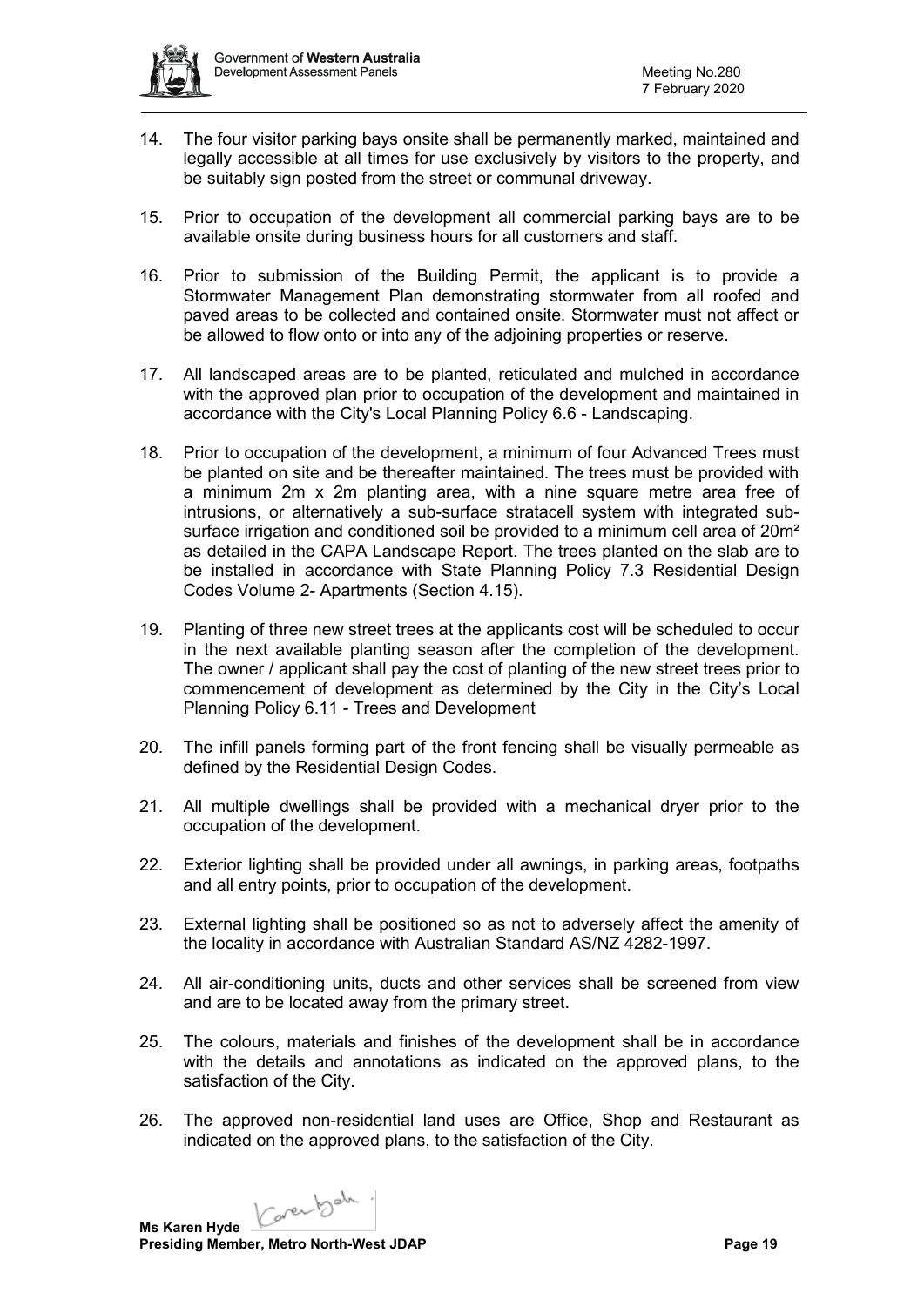

- 27. Prior to the commencement of development, a report prepared by a qualified structural engineer demonstrating how the structural integrity of the corner store deli is to be maintained during demolition and building works is to be provided to the City for its approval. The development must be undertaken in accordance with the recommendations in the approved report for maintaining the structural integrity of the corner store deli during the demolition and building works.
- 28. No goods or materials being stored, either temporarily or permanently, in the parking or landscape areas or within access driveways. All goods and materials are to be stored within the buildings or storage yards, where provided.
- 29. All signage is to be in strict accordance with the City's Local Planning Policy 6.1 Advertising Signs, unless further development approval is obtained.

## **Advice Notes**

- 1. If the development the subject of this approval is not substantially commenced within a period of two years, or such other period as specified in the approval after the date of the determination, the approval shall lapse and be of no further effect.
- 2. This approval is not an authority to ignore any constraint to development on the land, which may exist through statute, regulation, contract or on title, such as an easement or restrictive covenant. It is the responsibility of the applicant and not the City to investigate any such constraints before commencing development. This approval will not necessarily have regard to any such constraint to development, regardless of whether or not it has been drawn to the City's attention
- 3. Construction Work outside the period 7.00am to 7.00pm Monday to Saturday and at any time on Sundays and Public Holidays is not permitted unless a Noise Management Plan for the construction site has been approved in writing by the City.
- 4. The proposed crossover configuration is subject to the approval of the City's Verge Control Business Unit. A "Crossover Installation Application" is required to be submitted and approved prior to the commencement of the crossover installation.
- 5. All works within the road reserve require separate approval through the City's Engineering Design Business Unit.
- 6. In reference to the infill panels forming part of the front fencing, visually permeable is defined as "*in reference to a wall, gate, door or fence that the vertical surface has continuous vertical or horizontal gaps of 50mm or greater width occupying not less than one third of the total surface area; continuous vertical or horizontal gaps less than 50mm in width, occupying at least one half of the total surface area in aggregate; or a surface offering equal or lesser obstruction to view; as viewed directly from the street*".
- 7. An Advanced Tree is defined in Local Planning Policy 6.11 as: *means a tree which requires planting in at least a 90 litre contained or greater size and which is at least two metres in height and at least two years of age*.

Carentoda.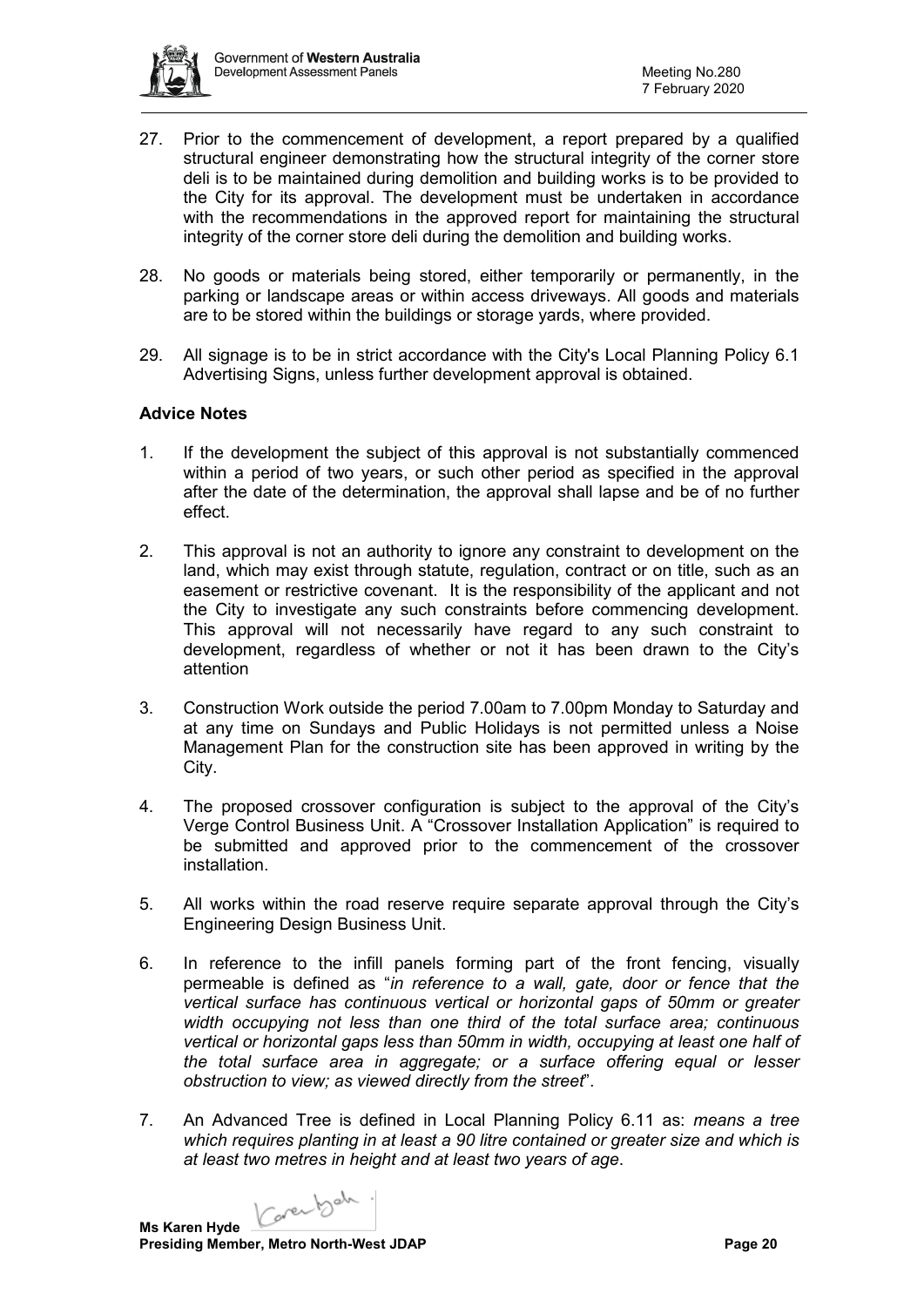

8. In reference to the planting of street trees, the associated contribution costs for the planting of three new street trees are as follows:

| i)   | Cost of new tree:               | \$655.00 (GST exempt) |
|------|---------------------------------|-----------------------|
| ii)  | Number of new trees required:   |                       |
| iii) | Total for the associated works: | \$1,965.00            |

Tree species will be chosen by the City to reflect the surrounding streetscape. Costs include two years of watering and the provision that the City will replace the tree should it be damaged or die during that period.

- 9. All street trees adjoining the subject land that are not conditioned for removal are to be retained and protected throughout the duration of the development. Should these trees die, decline, be damaged or are removed, charges will apply as per the City's Street and Reserve Tree Policy. Part of or all of your Verge Bond may be retained to cover the associated costs and further penalties and/or legal action may occur.
- 10. In regards to the approved land uses, any proposal to change to these land uses may require further approval as specified under Local Planning Scheme No.3.
- 11. In regards to the provision of five on-street parking bays, the applicant is encouraged to contact the City prior to submitting detailed plans for construction.
- 12. The following advice is provided from the City's Health Services Business Unit:
	- a. The bin enclosure is to comply with the City of Stirling's Waste Management Local Law 2010.
	- b. All designated emergency exit doors are to have the doors opening towards egress if this is to be a Public Building.
	- c. Any outside lighting should meet Australia Standard AS4282-1997 for the control of obstructive effects of outdoor lighting and must not spill into any residential premises.
	- d. At the same time or prior to lodgement of the Building Permit, the Food Business proprietor is required to complete and submit a Food Premises Notification Form. The application form needs to be accompanied by two sets of floor plans & elevations at a scale of 1:100, with all fittings, fixtures and finishes and a full menu. Plans should also show hot and cold water supply and waste water services, toilet facilities, mechanical exhaust ventilation, grease trap (where applicable and in accordance with Water Corporation).
	- e. The food premises must be designed and constructed to be appropriate for the purposes for which they are used; provide adequate space for food production and equipment.
	- f. Ensure that any activities by the commercial tenancies do not create nuisances for tenants (i.e. ensuring the discharge from the exhaust hood of the food business does not cause a nuisance to tenants).

Karenbah. **Ms Karen Hyde**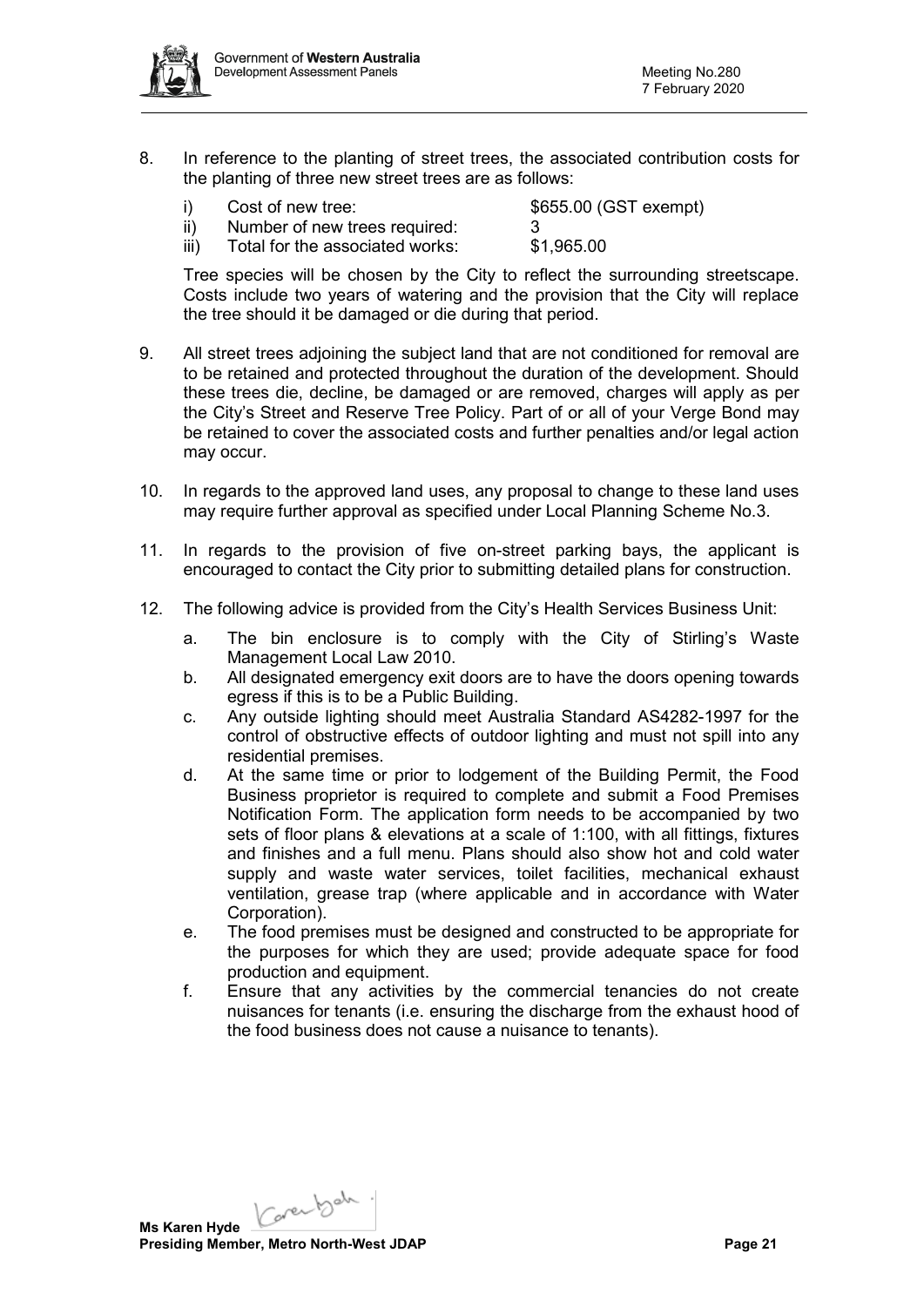

**The Sequential Motion 2 (as amended) was put and CARRIED (3/2).** 

- **For:** Ms Karen Hyde Ms Sheryl Chaffer Mr Fred Zuideveld
- **Against:** Cr Elizabeth Re Cr David Boothman

**REASON:** The majority of the panel felt that the development application was well resolved, retained the essence of the corner store and enhanced the corner as a hub for local community activity, contributed well in terms of land uses and building typology and was consistent with the underlying zones and R Code of the City's Scheme. Features and measures which required conditions as set out in the alternate recommendation were appropriate and only required minor modification which was achieved through some amending motions agreed by the panel. Having already approved the demolition aspect of the application the panel voted on the development and the majority were in favour of the conditional approval.

## **ALTERNATE MOTION (AS AMENDED)**

That the Metro North-West Joint Development Assessment Panel resolves to:

**i) Approve** DAP Application reference DAP/19/01665 and accompanying plans (Attachment 1) in accordance with Clause 68 of Schedule 2 (Deemed Provisions) of the *Planning and Development (Local Planning Schemes) Regulations*, and the provisions of the City of Stirling Planning Scheme No.3, and pursuant to clause 24(1) and 26 of the Metropolitan Region Scheme, for Demolition of Existing Buildings at Lot 131, HN 179 Central Avenue Mount Lawley and Lot 132, HN 181 Central Avenue Mount Lawley, subject to the following:

#### **Conditions:**

- 1. An Archival Record of the heritage property on Lot 131, HN 179 Central Avenue, Mount Lawley shall be submitted to the City prior to demolition of the traditional dwelling. The Archival record is to include photographs of the external and internal features of the traditional dwelling, to the satisfaction of the City.
- 2. An Archival Record of the heritage property on Lot 132, HN 181 Central Avenue, Mount Lawley shall be submitted to the City prior to demolition of the traditional dwelling. The Archival record is to include photographs of the external and internal features of the traditional dwelling, to the satisfaction of the City.
- 3. All street trees located in verge areas adjoining the subject lots are to be retained and protected.
- 4. Materials removed or displaced from the buildings shall not be placed in any street, road or right of way and, before commencing work, as the case may require, shall be kept sprayed with water so as to prevent any nuisance from dust.

Karenbah.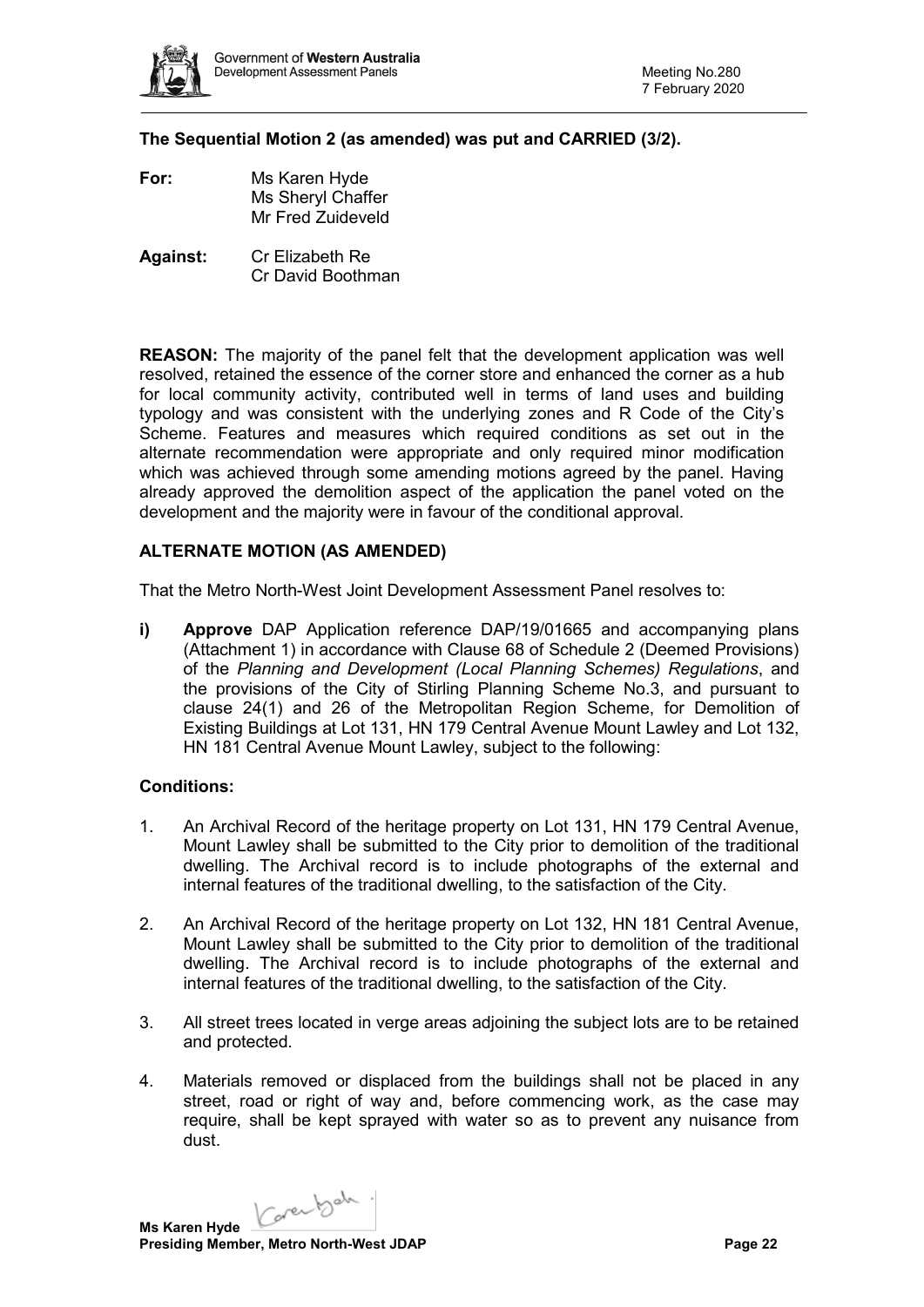

5. Materials removed or displaced from the building being demolished or materials left standing shall not be burned on the demolition sites.

## **Advice Notes:**

- 1. If the development the subject of this approval is not substantially commenced within a period of two years, or such other period as specified in the approval after the date of the determination, the approval shall lapse and be of no further effect.
- 2. This approval is not an authority to ignore any constraint to development on the land, which may exist through statute, regulation, contract or on title, such as an easement or restrictive covenant. It is the responsibility of the applicant and not the City to investigate any such constraints before commencing development. This approval will not necessarily have regard to any such constraint to development, regardless of whether or not it has been drawn to the City's attention
- 3. Noisy Construction Work outside the period 7.00am to 7.00pm Monday to Saturday and at any time on Sundays and Public Holidays is not permitted unless a Noise Management Plan for the construction site has been approved in writing by the City.
- 4. All street trees adjoining the subject land that are not conditioned for removal are to be retained and protected throughout the duration of the development. Should these trees die, decline, be damaged or are removed, charges will apply as per the City's Street and Reserve Tree Policy. Part of or all of your Verge Bond may be retained to cover the associated costs and further penalties and/or legal action may occur.
- **ii) Approve** DAP Application reference DAP/19/01665 and accompanying plans (Attachment 1) in accordance with Clause 68 of Schedule 2 (Deemed Provisions) of the *Planning and Development (Local Planning Schemes) Regulations*, and the provisions of the City of Stirling Planning Scheme No.3, and pursuant to clause 24(1) and 26 of the Metropolitan Region Scheme, for Construction of Six Commercial Tenancies & 15 Multiple Dwellings at Lot 131, HN 179 Central Avenue Mount Lawley and Lot 132, HN 181 Central Avenue Mount Lawley, subject to the following:

## **Conditions:**

- 1. The development is to comply in all respects with the attached approved plans, as dated, marked and stamped, together with any requirements and annotations detailed thereon by the City. The plans approved as part of this application form part of the planning approval issued.
- 2. Prior to occupation of the development, Lots 131 and 132, House Numbers 179 and 181 Central Avenue Mount Lawley are to be amalgamated into a single lot on a Certificate of Title.
- 3. The site shall be truncated at the north-east corner of the lot in alignment with the front of the corner store deli. The truncation is to be ceded to the Crown free of cost.

Karenbah.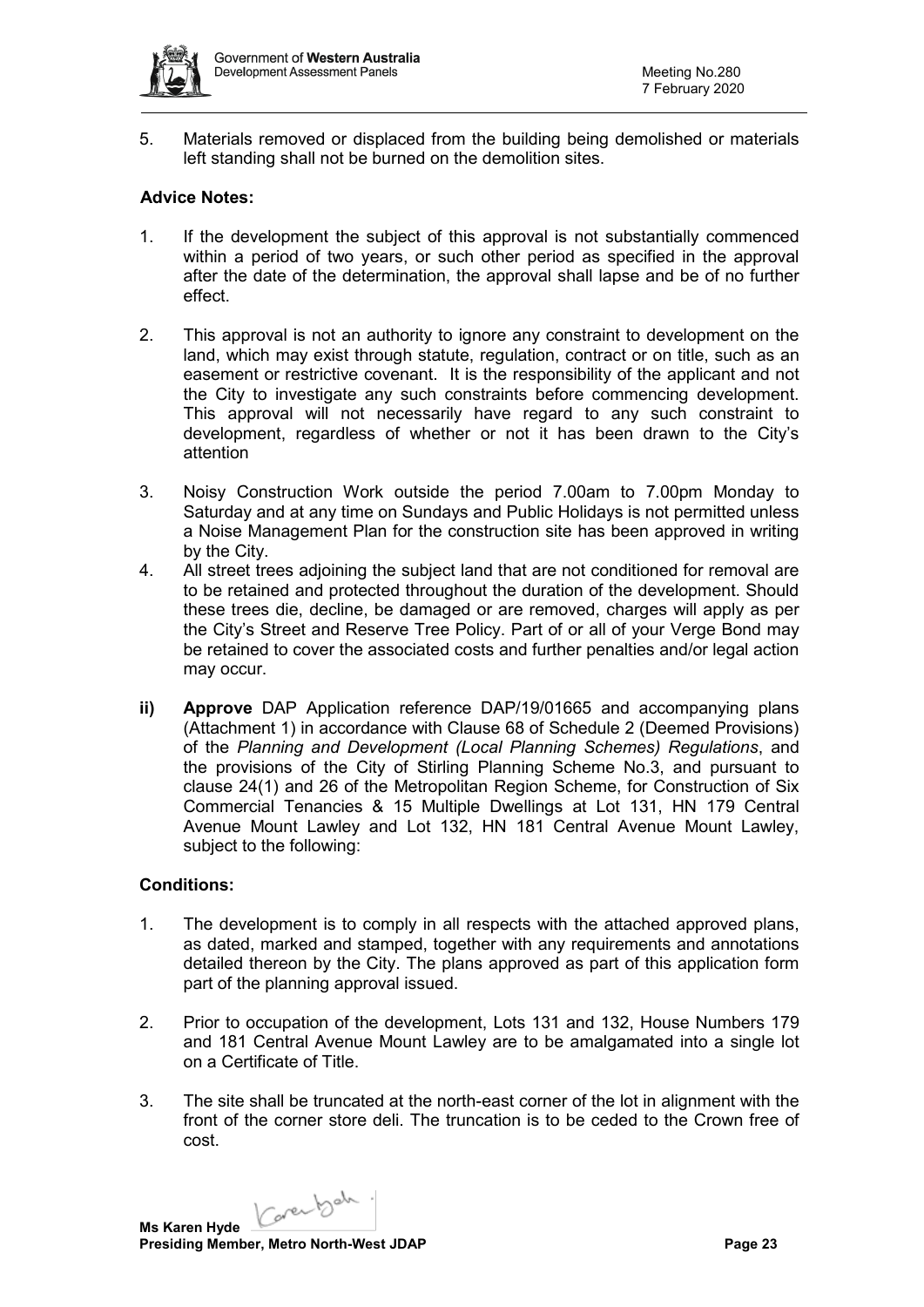

- 4. Prior to lodgement of the building permit, amended plans are to be submitted for modifying the car parking configuration to the City's satisfaction, to address the following:
	- a. Parking bays for the commercial properties are to be grouped together and clearly signed;
	- b. Parking bays for all visitors are to be grouped together, clearly signed, and are to be 2.5m wide;
	- c. All resident parking bays abutting stores are to correlate to the apartment number / parking bay number of the adjacent store;
	- d. Wheel stops are to be provided where parking bays approach a footpath or store;
	- e. The 'secure bicycle bay' which conflicts with the adjacent parking bay at the south-west corner of the parking area is to be relocated; and
	- f. Prior to the completion of the development, an intercom system is to be installed for entering vehicles.
- 5. Prior to the completion of the development, the modification of the Clifton Crescent kerb alignment is to be completed to the satisfaction of the City.
- 6. At least five (5) on-street parking bays are to be provided in the Clifton Crescent verge to the satisfaction of the City at the applicant's cost. Detailed civil engineering construction plans, prepared by a suitably qualified person, must be submitted for written approval to the satisfaction of the City prior to commencement of the development. The bays are to be constructed prior to the completion of the development.
- 7. A Site Management Plan shall be submitted to the City of Stirling prior to commencement of works. The Site Management Plan shall address dust, noise, waste management, storage of materials, traffic and site safety/security. The Site Management Plan is to be complied with for the duration of the construction of the development.
- 8. Collection and disposal of waste shall be managed in accordance with Waste Management Plan prepared by Talis dated December 2019, to the satisfaction of the City.
- 9. Prior to the occupation of the development, the redundant crossovers shall be removed and the kerbing and road verge reinstated at the owners cost in accordance with the City's Local Planning Policy 6.7 - Parking and Access.
- 10. Crossover/s shall be designed and constructed in accordance with the City's Local Planning Policy 6.7 - Parking and Access. Crossovers are to be installed prior to occupancy or use of the development.
- 11. Prior to the submission of a Building Permit, the applicant is to supply certification confirming the design of all car parking bays, including ACROD bays, and parking areas are compliant with Australian Standards AS/NZS2890.1:2004, AS/NZS2890.2:2002 and AS/NZS2890.6:2009, to the satisfaction of the City.

Carentoda. **Ms Karen Hyde**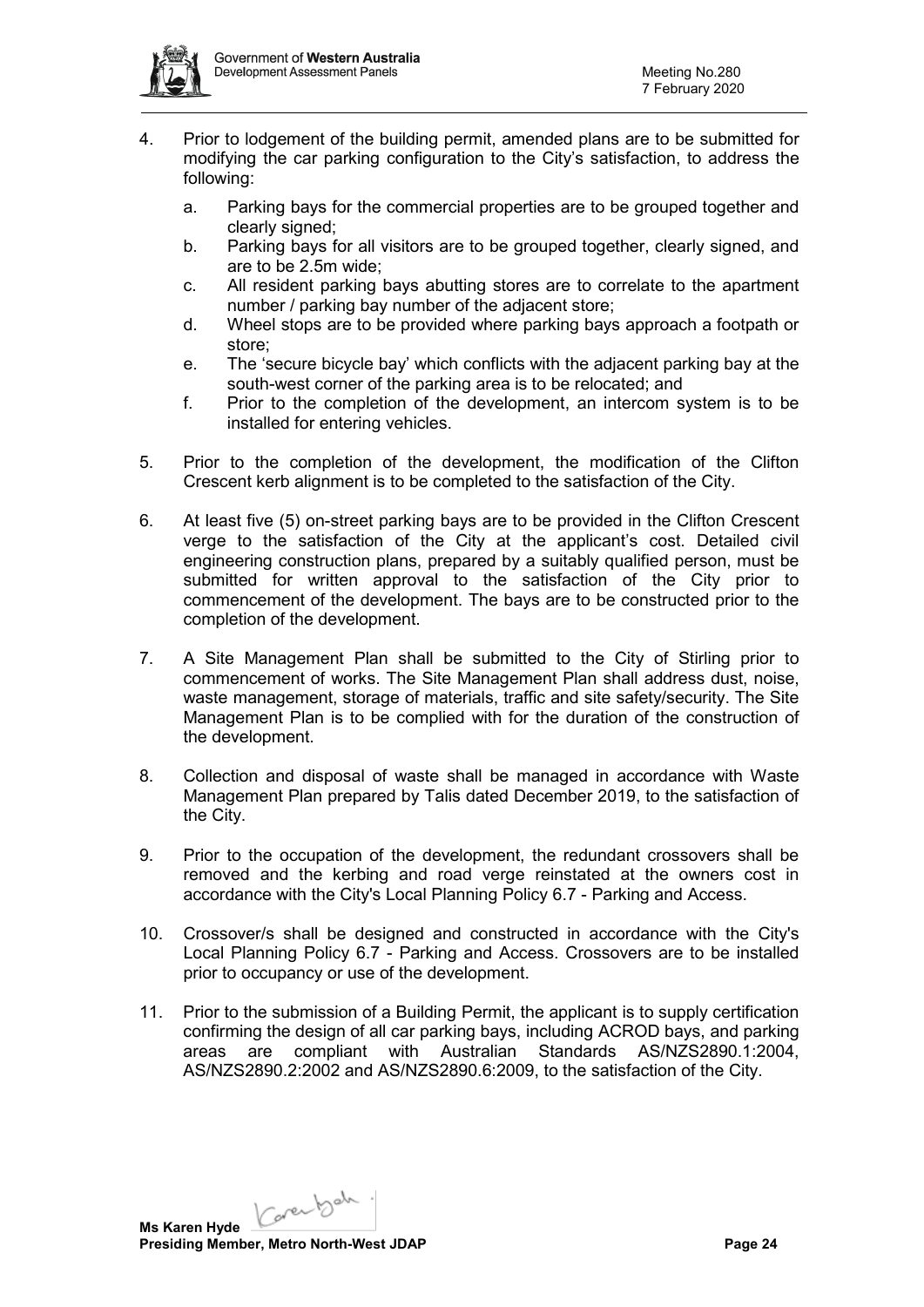

- 12. Prior to the submission of an Occupancy Permit, the applicant is to supply certification confirming the constructed design of all car parks and vehicle access ways are compliant with Australian Standards AS/NZS2890.1:2004, AS/NZS2890.2:2002, AS/NZS2890.6:2009 and the approved plans, to the satisfaction of the City.
- 13. Prior to occupation of the development, onsite vehicular parking, manoeuvring and circulation areas indicated on the approved ground floor plan being sealed, drained and line marked to the satisfaction of the City.
- 14. The four visitor parking bays onsite shall be permanently marked, maintained and legally accessible at all times for use exclusively by visitors to the property, and be suitably sign posted from the street or communal driveway.
- 15. Prior to occupation of the development all commercial parking bays are to be available onsite during business hours for all customers and staff.
- 16. Prior to submission of the Building Permit, the applicant is to provide a Stormwater Management Plan demonstrating stormwater from all roofed and paved areas to be collected and contained onsite. Stormwater must not affect or be allowed to flow onto or into any of the adjoining properties or reserve.
- 17. All landscaped areas are to be planted, reticulated and mulched in accordance with the approved plan prior to occupation of the development and maintained in accordance with the City's Local Planning Policy 6.6 - Landscaping.
- 18. Prior to occupation of the development, a minimum of four Advanced Trees must be planted on site and be thereafter maintained. The trees must be provided with a minimum 2m x 2m planting area, with a nine square metre area free of intrusions, or alternatively a sub-surface stratacell system with integrated subsurface irrigation and conditioned soil be provided to a minimum cell area of 20m<sup>2</sup> as detailed in the CAPA Landscape Report. The trees planted on the slab are to be installed in accordance with State Planning Policy 7.3 Residential Design Codes Volume 2- Apartments (Section 4.15).
- 19. Planting of three new street trees at the applicants cost will be scheduled to occur in the next available planting season after the completion of the development. The owner / applicant shall pay the cost of planting of the new street trees prior to commencement of development as determined by the City in the City's Local Planning Policy 6.11 - Trees and Development
- 20. The infill panels forming part of the front fencing shall be visually permeable as defined by the Residential Design Codes.
- 21. All multiple dwellings shall be provided with a mechanical dryer prior to the occupation of the development.
- 22. Exterior lighting shall be provided under all awnings, in parking areas, footpaths and all entry points, prior to occupation of the development.
- 23. External lighting shall be positioned so as not to adversely affect the amenity of the locality in accordance with Australian Standard AS/NZ 4282-1997.

Karenbah.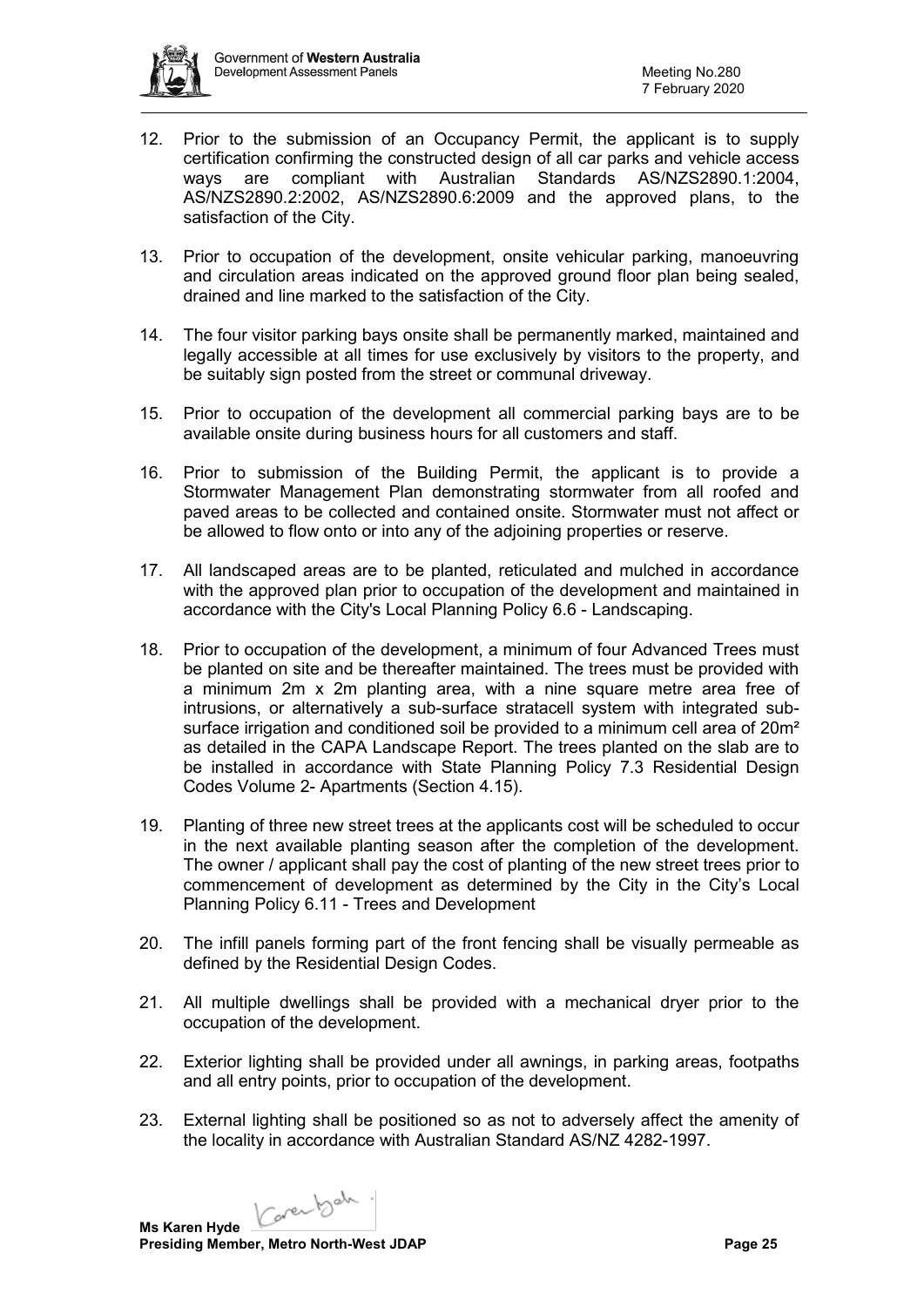

- 24. All air-conditioning units, ducts and other services shall be screened from view and are to be located away from the primary street.
- 25. The colours, materials and finishes of the development shall be in accordance with the details and annotations as indicated on the approved plans, to the satisfaction of the City.
- 26. The approved non-residential land uses are Office, Shop and Restaurant as indicated on the approved plans, to the satisfaction of the City.
- 27. Prior to the commencement of development, a report prepared by a qualified structural engineer demonstrating how the structural integrity of the corner store deli is to be maintained during demolition and building works is to be provided to the City for its approval. The development must be undertaken in accordance with the recommendations in the approved report for maintaining the structural integrity of the corner store deli during the demolition and building works.
- 28. No goods or materials being stored, either temporarily or permanently, in the parking or landscape areas or within access driveways. All goods and materials are to be stored within the buildings or storage yards, where provided.
- 29. All signage is to be in strict accordance with the City's Local Planning Policy 6.1 Advertising Signs, unless further development approval is obtained.

## **Advice Notes**

- 1. If the development the subject of this approval is not substantially commenced within a period of two years, or such other period as specified in the approval after the date of the determination, the approval shall lapse and be of no further effect.
- 2. This approval is not an authority to ignore any constraint to development on the land, which may exist through statute, regulation, contract or on title, such as an easement or restrictive covenant. It is the responsibility of the applicant and not the City to investigate any such constraints before commencing development. This approval will not necessarily have regard to any such constraint to development, regardless of whether or not it has been drawn to the City's attention
- 3. Construction Work outside the period 7.00am to 7.00pm Monday to Saturday and at any time on Sundays and Public Holidays is not permitted unless a Noise Management Plan for the construction site has been approved in writing by the City.
- 4. The proposed crossover configuration is subject to the approval of the City's Verge Control Business Unit. A "Crossover Installation Application" is required to be submitted and approved prior to the commencement of the crossover installation.
- 5. All works within the road reserve require separate approval through the City's Engineering Design Business Unit.

Karenbah.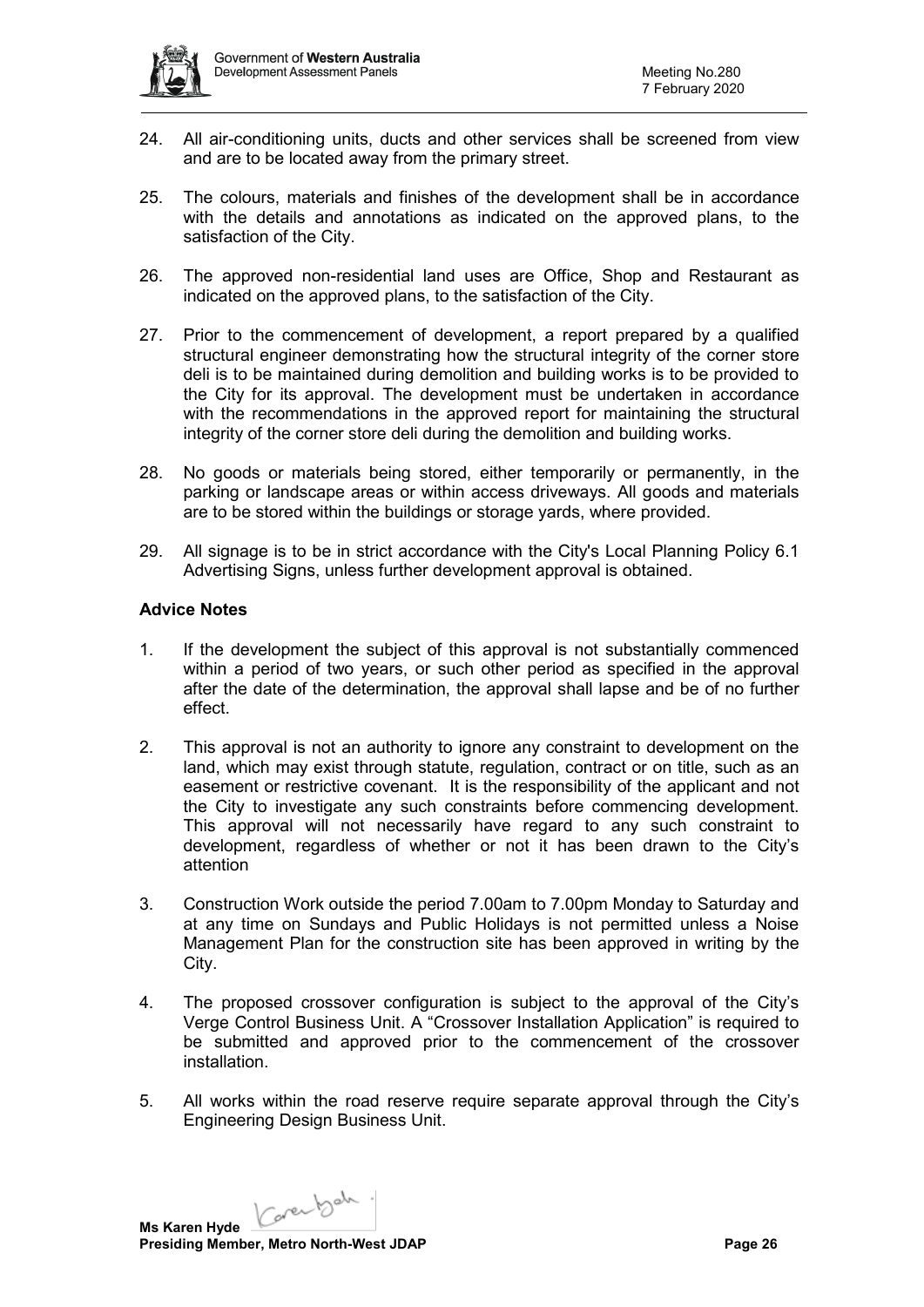

- 6. In reference to the infill panels forming part of the front fencing, visually permeable is defined as "*in reference to a wall, gate, door or fence that the vertical surface has continuous vertical or horizontal gaps of 50mm or greater width occupying not less than one third of the total surface area; continuous vertical or horizontal gaps less than 50mm in width, occupying at least one half of the total surface area in aggregate; or a surface offering equal or lesser obstruction to view; as viewed directly from the street*".
- 7. An Advanced Tree is defined in Local Planning Policy 6.11 as: *means a tree which requires planting in at least a 90 litre contained or greater size and which is at least two metres in height and at least two years of age*.
- 8. In reference to the planting of street trees, the associated contribution costs for the planting of three new street trees are as follows:

|      | Cost of new tree:               | \$655.00 (GST exempt) |
|------|---------------------------------|-----------------------|
|      | Number of new trees required:   |                       |
| iii) | Total for the associated works: | \$1,965.00            |

Tree species will be chosen by the City to reflect the surrounding streetscape. Costs include two years of watering and the provision that the City will replace the tree should it be damaged or die during that period.

- 9. All street trees adjoining the subject land that are not conditioned for removal are to be retained and protected throughout the duration of the development. Should these trees die, decline, be damaged or are removed, charges will apply as per the City's Street and Reserve Tree Policy. Part of or all of your Verge Bond may be retained to cover the associated costs and further penalties and/or legal action may occur.
- 10. In regards to the approved land uses, any proposal to change to these land uses may require further approval as specified under Local Planning Scheme No.3.
- 11. In regards to the provision of five on-street parking bays, the applicant is encouraged to contact the City prior to submitting detailed plans for construction.
- 12. The following advice is provided from the City's Health Services Business Unit:
	- a. The bin enclosure is to comply with the City of Stirling's Waste Management Local Law 2010.
	- b. All designated emergency exit doors are to have the doors opening towards egress if this is to be a Public Building.
	- c. Any outside lighting should meet Australia Standard AS4282-1997 for the control of obstructive effects of outdoor lighting and must not spill into any residential premises.
	- d. At the same time or prior to lodgement of the Building Permit, the Food Business proprietor is required to complete and submit a Food Premises Notification Form. The application form needs to be accompanied by two sets of floor plans & elevations at a scale of 1:100, with all fittings, fixtures and finishes and a full menu. Plans should also show hot and cold water supply and waste water services, toilet facilities, mechanical exhaust ventilation, grease trap (where applicable and in accordance with Water Corporation).

Karenbah.